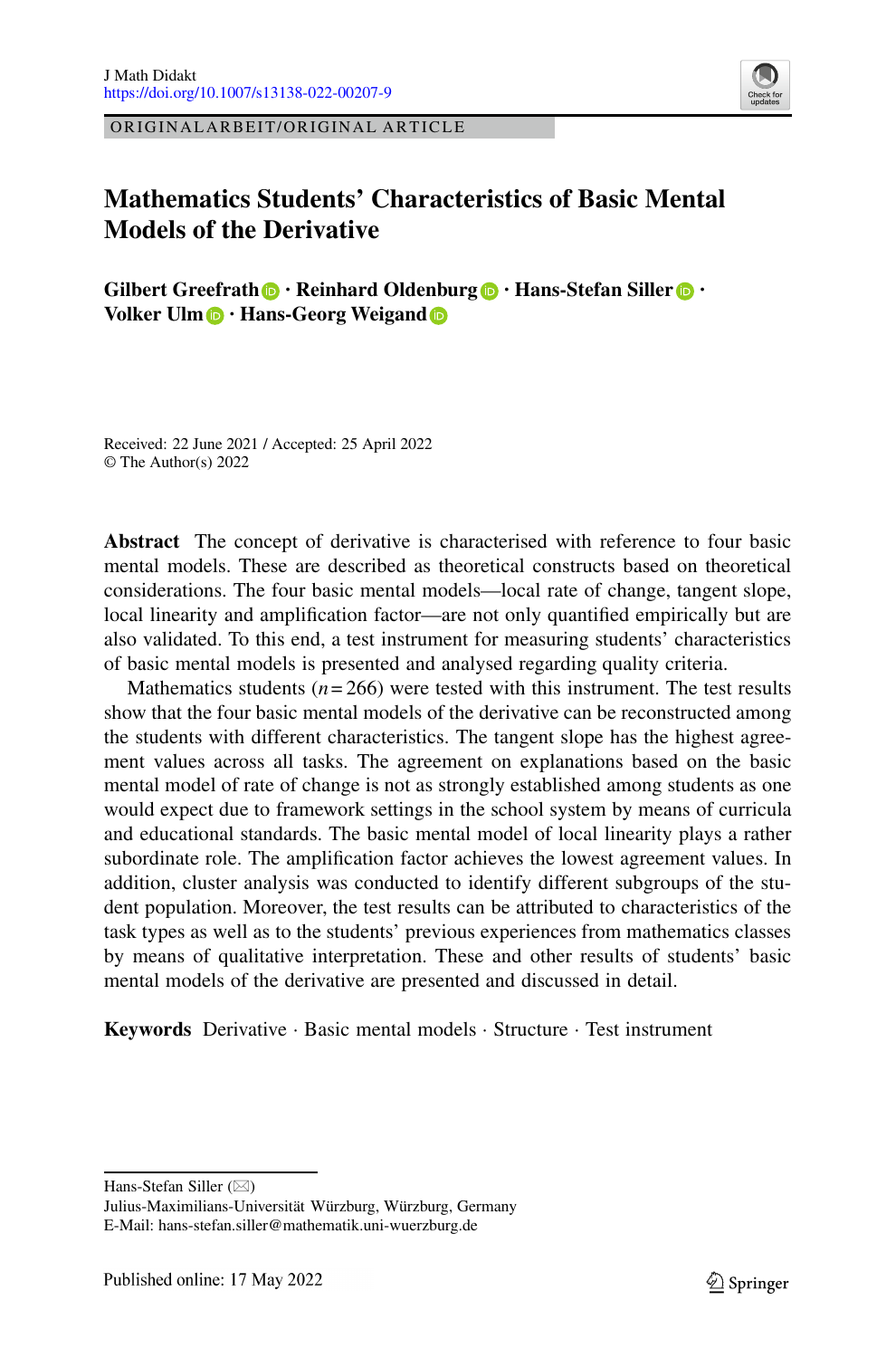## **Ausprägungen von Grundvorstellungen zur Ableitung bei Mathematikstudierenden**

**Zusammenfassung** Der Begriff der Ableitung wird anhand von vier Grundvorstellungen charakterisiert. Diese werden als theoretische Konstrukte beschrieben, die auf theoretischen Überlegungen beruhen. Die vier Grundvorstellungen – lokale Änderungsrate, Tangentensteigung, lokale Linearität und Verstärkungsfaktor – werden empirisch quantifiziert und validiert. Zu diesem Zweck wird ein Testinstrument zur Messung der Charakteristika dieser Grundvorstellungen von Lernenden erstellt, bzgl. Gütekriterien ausgewertet und an Mathematikstudierenden (*n*= 266) getestet. Die Ergebnisse zeigen, dass die vier Grundvorstellungen der Ableitung bei den Lernenden mit unterschiedlichen Merkmalen rekonstruiert werden können. Die Tangentensteigung weist über alle Aufgaben hinweg die höchsten Übereinstimmungswerte auf. Die Übereinstimmung bei Erklärungen, die auf der Grundvorstellung der lokalen Änderungsrate beruhen, ist bei den Studierenden nicht so stark ausgeprägt, wie man es aufgrund der Rahmenbedingungen im Schulsystem durch Lehrpläne und Bildungsstandards erwarten würde. Die Grundvorstellung der lokalen Linearität spielt eine eher untergeordnete Rolle. Der Verstärkungsfaktor erzielt die geringsten Übereinstimmungswerte. Darüber hinaus wurde eine Clusteranalyse durchgeführt, um verschiedene Untergruppen der Schülerpopulation zu identifizieren. Die Testergebnisse können mittels qualitativer Interpretation auf Merkmale der Aufgabentypen sowie auf die Vorerfahrungen der Studierenden aus dem Mathematikunterricht zurückgeführt werden. Diese und weitere Ergebnisse zu den grundlegenden mentalen Modellen der Studierenden zur Ableitung werden ausführlich dargestellt und diskutiert.

**Schlüsselwörter** Ableitung · Grundvorstellung · Struktur · Testinstrument

## **1 Basic Mental Models**

The concept of *basic mental models* (in German: "Grundvorstellungen") has been well established in German-speaking didactics of mathematics for many years. It is used to describe, from a subject-didactic perspective, the content-related meaning learners should attribute to or actually give a mathematical concept (vom Hofe [1995,](#page-24-0) [1996;](#page-24-1) vom Hofe and Blum [2016\)](#page-24-2). To distinguish between the prescriptive and the descriptive aspect of basic mental models (vom Hofe et al. [2005\)](#page-24-3), we use the following terms according to Greefrath et al. [\(2021b](#page-24-4)):

- *Normative basic mental models* are interpretations of a mathematical concept that learners should generally and ideally develop. "They work as *educational guidelines*, following a particular educational goal and describing *adequate interpretations* of the use of mathematical concepts." (Hefendehl-Hebeker et al. [2019,](#page-24-5) p. 32) These basic mental models are identified by didactic analyses of the mathematical concept (see Sect. 2 for the derivative of a function). They specify learning objec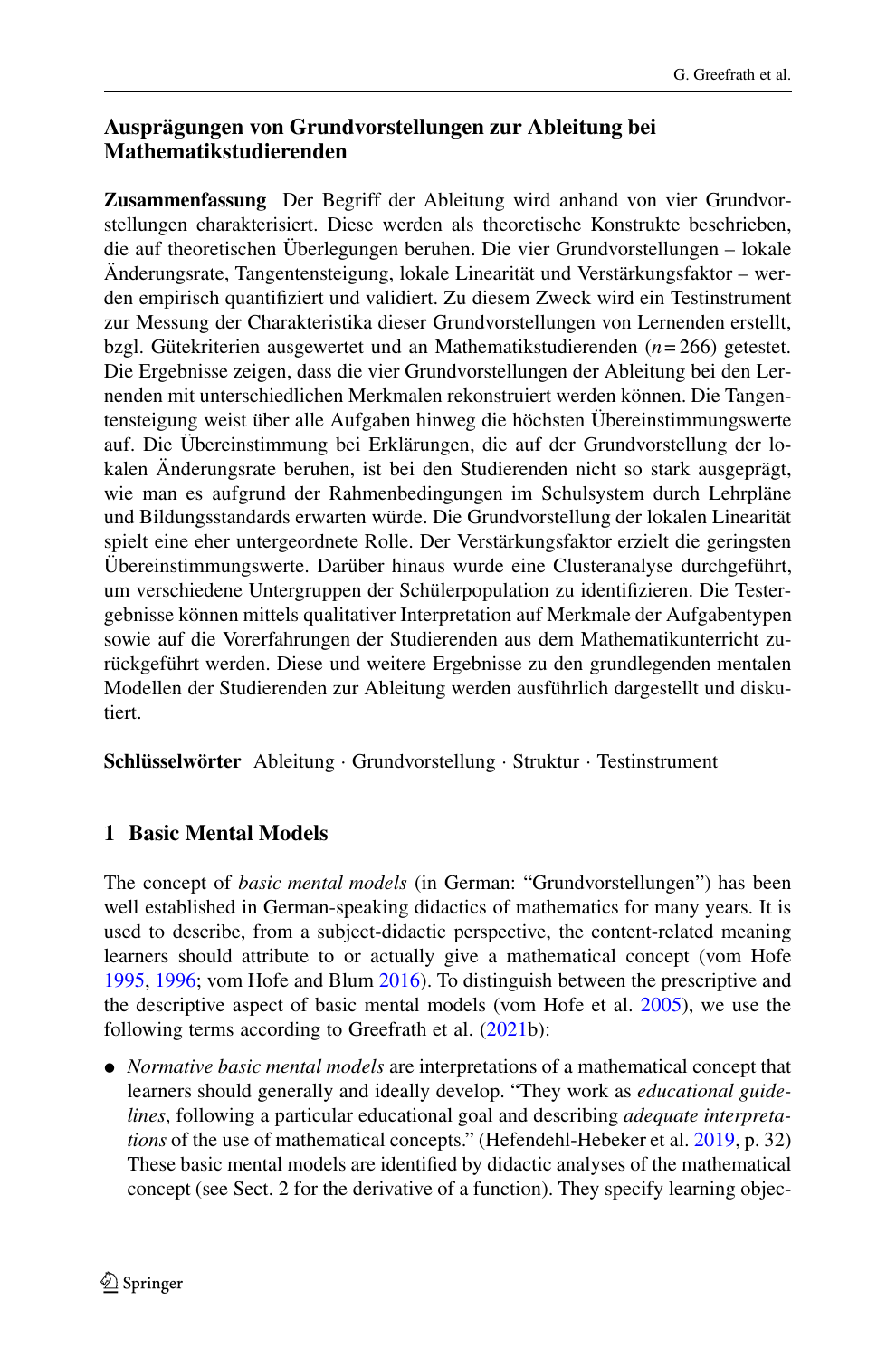tives for mathematics lessons and provide orientation to teachers when designing their lessons.

- *Individual basic mental models* are the specific formations of normative basic mental models in a person's mind. They result from individual learning processes. An individual basic mental model can be described as the individual cognitive structure that a person has built up with content-related references to the respective normative basic mental model. The extent to which both are in accordance may vary with time and from person to person.

The notion of basic mental models is related to the theoretical framework of "concept image", that has been established in the didactics of mathematics since at least the 1980s. Tall and Vinner [\(1981\)](#page-25-0) describe the *concept image* of a mathematical concept as "the total cognitive structure that is associated with the concept, which includes all the mental pictures and associated properties and processes. It is built up over the years through experiences of all kinds, changing as the individual meets new stimuli and matures" (p. 152). A person's concept image can comprise several individual basic mental models of the respective mathematical concept. These individual basic mental models are components of the concept image—parts of the entire cognitive structure related to the mathematical concept (Greefrath et al. [2021b](#page-24-4)). For example, the individual concept image of a person for the first derivative of a function might encompass the basic mental models of tangent slope and local rate of change (see Sect. 2).

The relationship between the notion of basic mental models ("Grundvorstellungen") and the cognitive-psychological theory of "schemes" and "mental models" is thoroughly discussed by Kleine et al. [\(2005\)](#page-24-6). They classify this mathematical didactic concept in the framework of psychological theories by identifying "Grundvorstellungen" as mental models of a mathematical content.

In the following, we use the term basic mental models in the two above-mentioned meanings: On the one hand, *normative basic mental models* of the concept of the first derivative of a function are presented, as they were worked out on the basis of subject-didactical analyses. A structured methodology framework for processes of identification of normative basic mental models is described by Salle and Clüver  $(2021)$ . On the other hand, results of a test are presented, which measures whether and to what extent persons' *individual basic mental models* of the derivative are in accordance with normative basic mental models and can be activated in corresponding mathematical situations. The results are then analysed and the concept as well as the structure of students' self-reported basic mental models are discussed critically (based on a cluster analysis). This approach enables a more indepth analysis of cognitive activities of learners. It also allows conclusions regarding the professional knowledge of prospective and active teachers, as noted, for example, by Castro Gordillo and Pino-Fan [\(2021,](#page-23-0) p. 34): "Very few studies focused on comparing didactic-mathematic knowledge of in-service and pre-service teachers aimed at identifying features of the teachers' didactic-mathematical knowledge on specific topics that can establish a line between pre-service and in-service teachers' knowledge for teaching."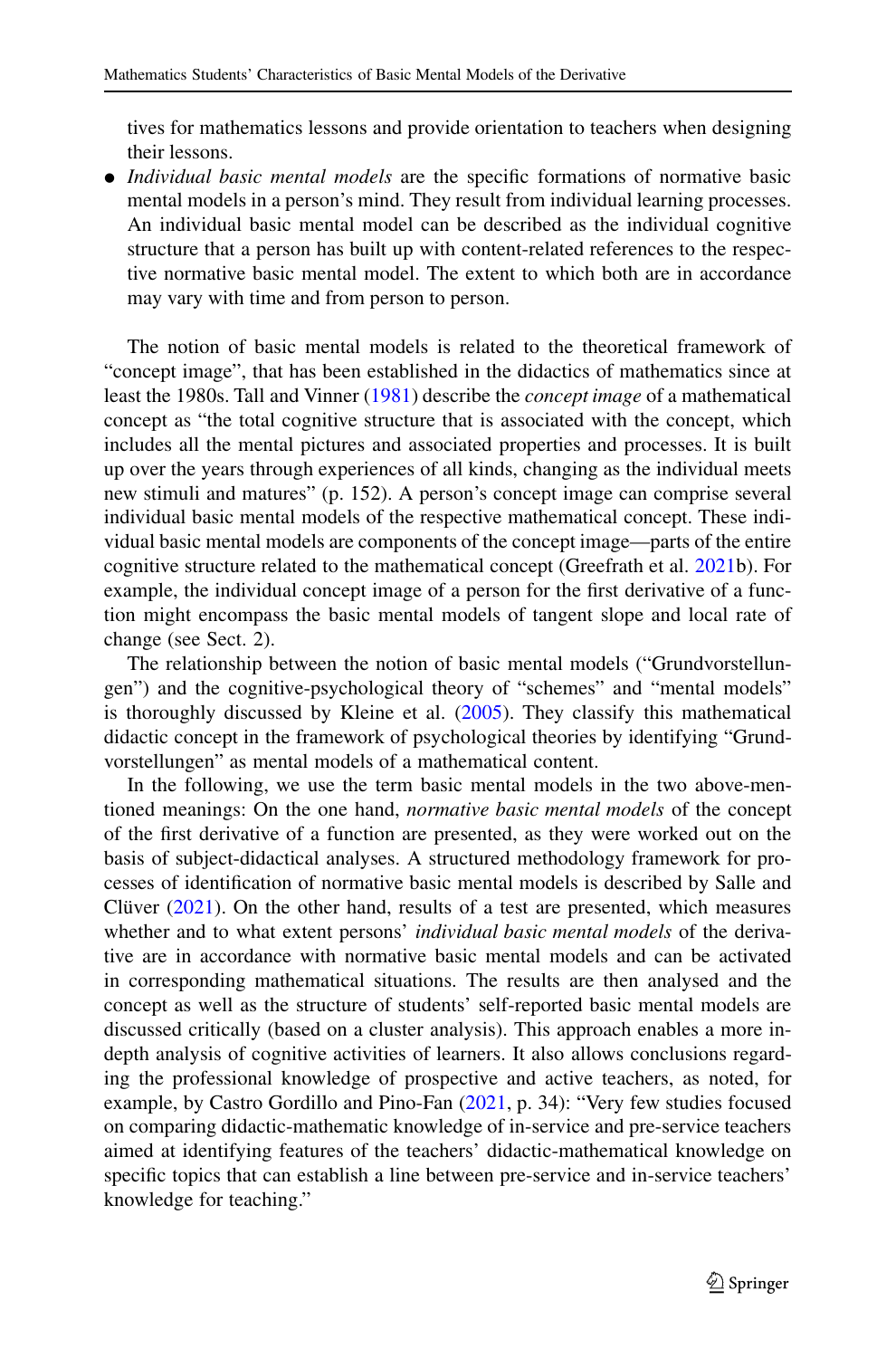| <b>BMM</b> of the local rate<br>of change (RC) | The derivative gives the local rate of change of a variable                  |
|------------------------------------------------|------------------------------------------------------------------------------|
| <b>BMM</b> of the tangent<br>slope $(TS)$      | The derivative gives the slope of the tangent to the graph                   |
| <b>BMM</b> of the local                        | The graph is locally approximately linear, and the derivative indicates the  |
| linearity (LL)                                 | slope of this straight line                                                  |
| <b>BMM</b> of the amplifi-                     | The derivative indicates how strongly small changes in the independent vari- |
| cation factor $(AF)$                           | able affect the dependent variable: $\Delta y \approx m \cdot \Delta x$      |

<span id="page-3-0"></span>**Table 1** Overview of basic mental models (BMM) of the first derivative of a function at a point

### **2 Basic Mental Models of the Derivative**

Difficulties in understanding the concept of derivative are seen at various levels (Bressoud et al. [2016\)](#page-23-1) and are also still found among students at university (Fuentealba et al. [2017\)](#page-24-7). A valid concept definition and concept image, and especially basic mental models are required for teaching processes, otherwise difficulties in teaching the concept of derivative are predeterminated (Desfitri [2016\)](#page-24-8).

The concept of basic mental models of the derivative, as presented by Greefrath et al. [\(2016\)](#page-24-9) and Weigand et al. [\(2017\)](#page-26-0) serves as a theoretical framework for the test construction and the empirical studies. The authors have identified four basic mental models in the normative sense of the concept of the first derivative of a function at a point—an overview is provided by Table [1.](#page-3-0)

#### **2.1 Basic Mental Model: "Local Rate of Change"**

Local changes and, in particular, the speed of processes of change in quantities can be captured quantitatively with the rate of change concept. The development of the basic mental model of the derivative as a local rate of change (RC) is based on the understanding of the mean rate of change, but then requires a qualitatively different understanding, as the local rate of change—unlike the mean—is not a quotient, but instead is the limit of quotients.

The understanding of the concept of rate or rate of change is difficult and allows many points of view (Feudel and Biehler [2021;](#page-24-10) Herbert and Pierce [2012;](#page-24-11) McDermott et al. [1987;](#page-25-2) Teuscher and Reys [2010;](#page-25-3) Zandieh [2000\)](#page-26-1). For example, Teuscher and Reys [\(2010,](#page-25-3) p. 519) describe that students at different levels have difficulties conceptualising the idea of a rate of change and McDermott et al. [\(1987,](#page-25-2) p. 504) highlight typical difficulties in physical motion contexts, to establish relationships between rates of change and the slope of graphs. Herbert and Pierce [\(2012,](#page-24-11) p. 94) demonstrate that there are learners for whom the rate of change is a single variable, while for others it is made up of two changes (change in the *x-* and *y*-value). The lack of linking mathematical content to other contexts is also picked up by Carli et al. [\(2020\)](#page-23-2); here particular value is cared for different forms of representation. Orton [\(1983\)](#page-25-4) already noted that learners have difficulties in recognising the relationship between mean rates of change in intervals and local rates of change at a point. In view of this, he recommended that rates of change be calculated above all approximately numerical. In particular, the difficulty in understanding the quotient as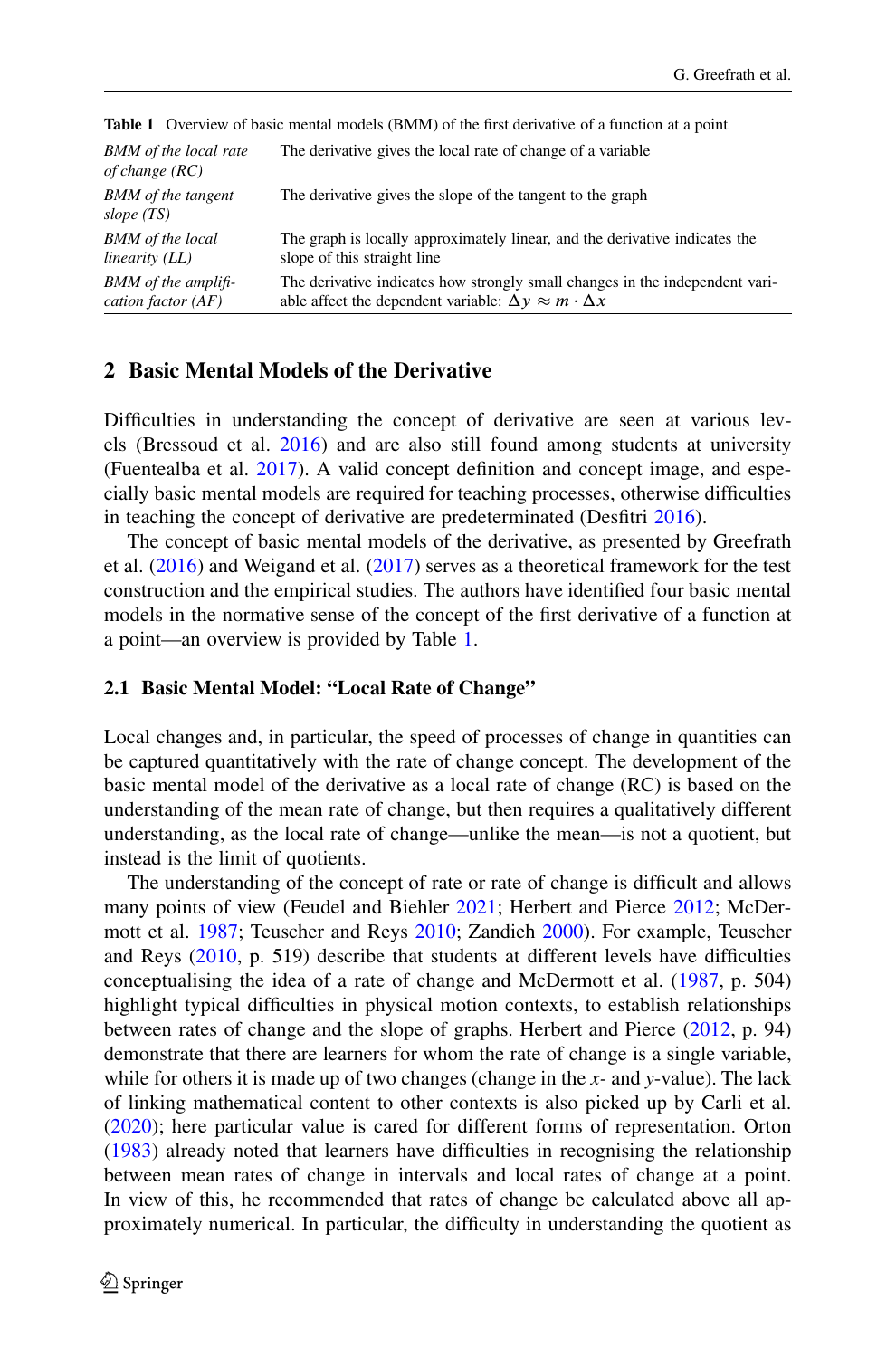a measure of the relative size of two quantities can hinder students' understanding of the rate of change (Byerley et al. [2012\)](#page-23-3).

Thompson and Thompson [\(1996;](#page-25-5) [1994\)](#page-25-6) show that teaching the basic mental model of "local rate of change" places considerable demands on teachers. To teach the rate of change, physical contexts are considered beneficial (Chau et al. [2021\)](#page-23-4).

With regard to the formation of this basic mental model, it can thus be seen as an objective that learners are able to give meanings to both the independent and the dependent variable as well as to the derivative as the local rate of change in functional relationships (vom Hofe and Blum [2016,](#page-24-2) p. S241).

#### **2.2 Basic Mental Model: "Tangent Slope"**

The development of the basic mental model "derivative as tangent slope" (TS) goes hand in hand with the conceptual difficulty of forming the concept of a tangent to a function graph at all. The classical approach is usually motivated geometrically with the help of secants of the function graph, whose slope can be determined easily using the coordinates of the two points of intersection with the function graph. Here one draws on experience with linear functions and slope triangles (slope as "geometric ratio" and "algebraic ratio", see Nagle et al. [2013,](#page-25-7) p. 1493). The tangent at a point of the function graph is then defined as the straight line that passes through this point and has a slope equal to the limit of the secant slopes.

This is a substantial extension of the tangent concept, which school students have built up for tangents to circles in lower grades. In this context, the idea of a "clinging straight line" is helpful (see Blum and Törner [1983;](#page-23-5) Danckwerts and Vogel [2006\)](#page-23-6). The tangent is understood as being a straight line that "clings" to the graph locally. This extends significantly the "one point of contact concept" (see Tall [2013\)](#page-25-8). In the corresponding process of extending the scope of the concept (Weigand [2015,](#page-26-2) p. 264 ff.), learners can have problems understanding that the tangent and graph can have any number of common points—e.g. they can also be identical (Biza [2011\)](#page-23-7).

We would like to point out a difference between the concept image for a tangent by Vinner [\(2002\)](#page-25-9) and our concept of basic mental models according to Sect. 1. We regard the tangent as subordinate to the derivative and restrict ourselves to mathematically correct conceptions. Vinner [\(2002\)](#page-25-9) sees the concept images more generally. With the concept of tangent visual representations or merely a collection of impressions or experiences could be connected. This also includes mathematically not (completely) correct conceptions of tangents. In contrast to this, basic mental models are valid perceptions of a concept.

Tangent slope and local rate of change are very common and also both associated with the algebraic representation of a function (Habre and Abboud [2006\)](#page-24-12). There are also subject-specific preferences of students, namely that of mechanical engineering students develop towards the rate of change conception in terms of the derivative, while those of mathematics students develop towards the tangent slope conception (Bingolbali et al. [2007\)](#page-23-8).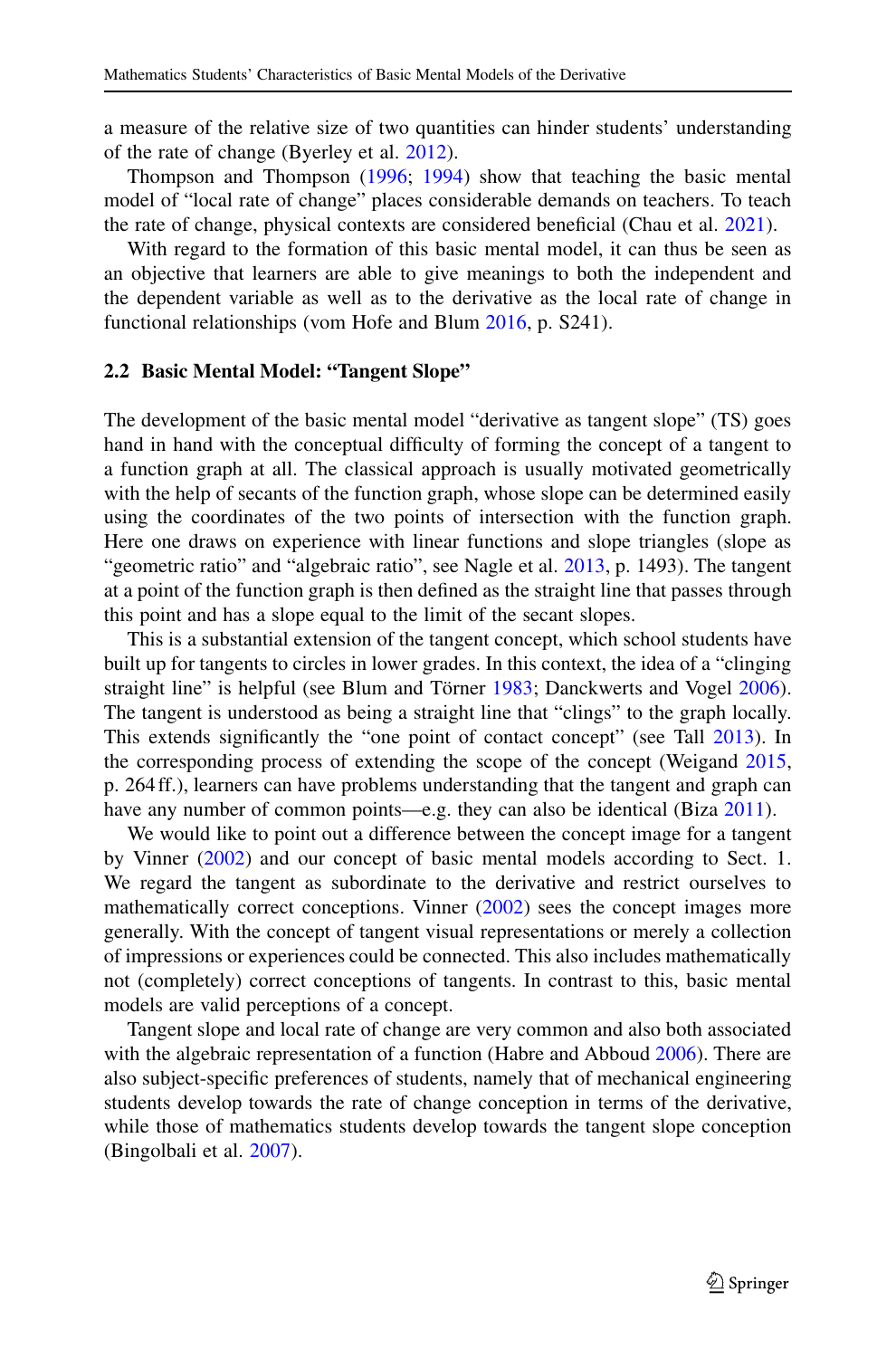## **2.3 Basic Mental Model: "Local Linearity"**

Kirsch [\(1979\)](#page-24-13) described the basic mental model of local linearity (LL) with the help of the "function microscope". Here the derivative is considered from the following perspective: If we "zoom in" on the graph of a differentiable function more and more at one point, the graph increasingly appears to be a straight line. The derivative is the slope of this straight line. Software for dynamic mathematics is very suitable for the development of this basic mental model. Zooming is easy to do, the section of the graph displayed on the screen becomes increasingly less different from a straight line. In addition to using such function plotters, for the formation of this basic mental model, Tall [\(2009\)](#page-25-10) also proposes sketching the graph of the derivative function given the known graph of the initial function. That is, we consider an arbitrary function f at a point and look for a linear function that approximates the behaviour of the function locally as closely as possible (Teague [1996\)](#page-25-11). Consideration of the derivative as the slope of the linear function which, among all linear functions, best approximates the given function *f* at *x* (vom Hofe and Blum [2016\)](#page-24-2) also fits this concept. For this basic mental model, there could be connections to the tangent slope, because in a case study, descriptions of the derivative as a tangent were often found, which was not seen as a point-specific object, but also as a (linear) function defined on an interval (Park [2013\)](#page-25-12).

The basic mental model of local linearity is also the basis of applications: For example, in growth models, the time dependency of the size of a population is often described locally—i.e., in a small time interval—by a linear relationship.

### **2.4 Basic Mental Model: "Amplification Factor"**

With the basic mental model of the amplification factor (AF), the derivative is viewed as a proportionality factor of a functional relationship, which indicates how small changes to the independent variable affect the dependent variable. Lax and Terrell [\(2014,](#page-25-13) p. 113) describe this with the words "derivative as sensitivity to change" and "derivative as stretching". The latter expresses that a function *f* maps a small interval around a value x to an interval of about m times the length where  $m = f'(x)$ (see Greefrath et al. [2016,](#page-24-9) p. 112). The amplification factor concept cannot only be applied to the derivative, but also to the difference quotient (see Malle [2003\)](#page-25-14). Mamolo and Zazkis [\(2012\)](#page-25-15) report that university students have difficulties with tasks that require this basic mental model. It is possible that the students observed had an insufficiently developed basic mental model of the derivative as amplification factor.

## **3 Research Questions**

In the preceding section, we presented theoretical considerations on basic mental models of the derivative concept; in particular, we described four basic mental models, which are based on our prior research central when dealing with the derivative concept. We understand these basic mental models as being a theoretical construct, which is to be empirically quantified and validated in the following. Based on this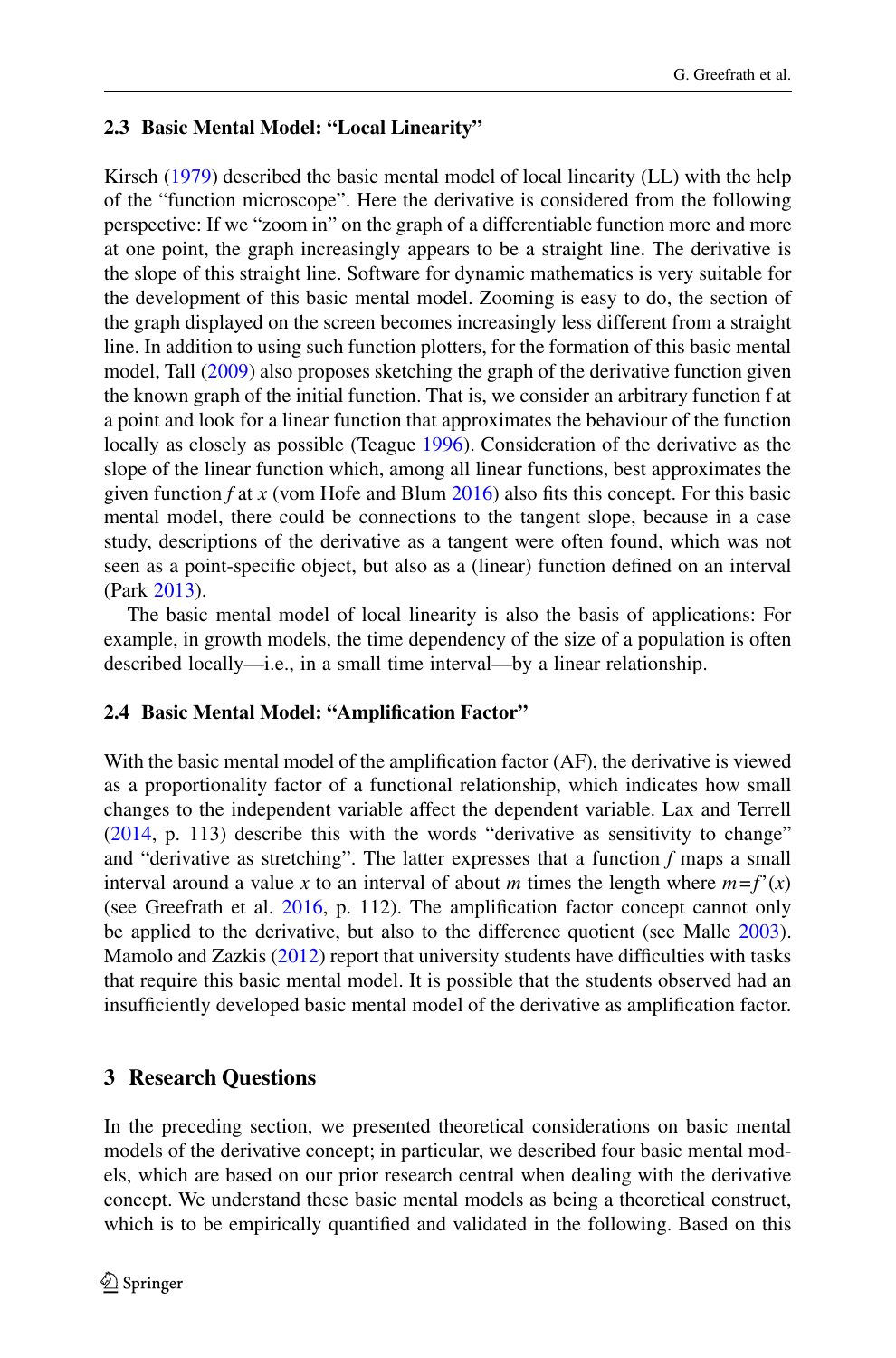construct, the question arises to what extent these basic mental models of test persons can be empirically reconstructed.

Accordingly, our first research question is:

**Q1:** Is the theoretically derived four-dimensional model valid against empirical test data?

We focus on university students and not on school students as, according to the education standards and curricula, basic mental models of the derivative are developed in the second stage of secondary education (ISCED level 3) and the test persons should already have completed the corresponding schooling up to university entrance level. Furthermore, we restrict ourselves to students of mathematics in teacher training courses or degree courses, as we expect stronger characteristics of the basic mental models in this group and the opportunity arises to examine the effects of mathematics studies on individual basic mental models. The answer to Q1 will be given by the construction and validation of a test instrument that measures to what extent self-reported students thinking corresponds to the four basic mental models.

Having this instrument available, the questions regarding which basic mental models the students have actually developed and how this knowledge can be reconciled with existing empirical findings are also of interest. This raises the second central question for us, which we want to explore in this paper:

**Q2:** Which characteristics of basic mental models of the derivative can be found among students of mathematics?

We already mentioned that different basic mental models could be developed in one's mind and that it is even the goal to develop *all* these basic mental models, because different problem-solving situations require different perspectives, and therefore also different basic mental models. However, these basic mental models could exist on different levels of agreement, and they could be of varying significance in persons' minds. Q2 asks for these different levels of agreement, characteristics of basic mental models in different situations and within different groups of students.

In order to discuss the two research questions, the development and structure of a test to answer these questions and the method for checking the quality of the test, particularly its reliability and validity, are described in the following. We then present the results of a study with mathematics students.

#### **4 Study Design**

### **4.1 Instrument**

A test was developed to assess the existence of individual basic mental models of the derivative. This test has been published and is freely available (Greefrath et al. [2021a](#page-24-14)). The test measures the degree of commonalities between one's individual thinking and given reasonings. The methodology of the test to measure basic mental models is to present arguments to the participants in which certain basic mental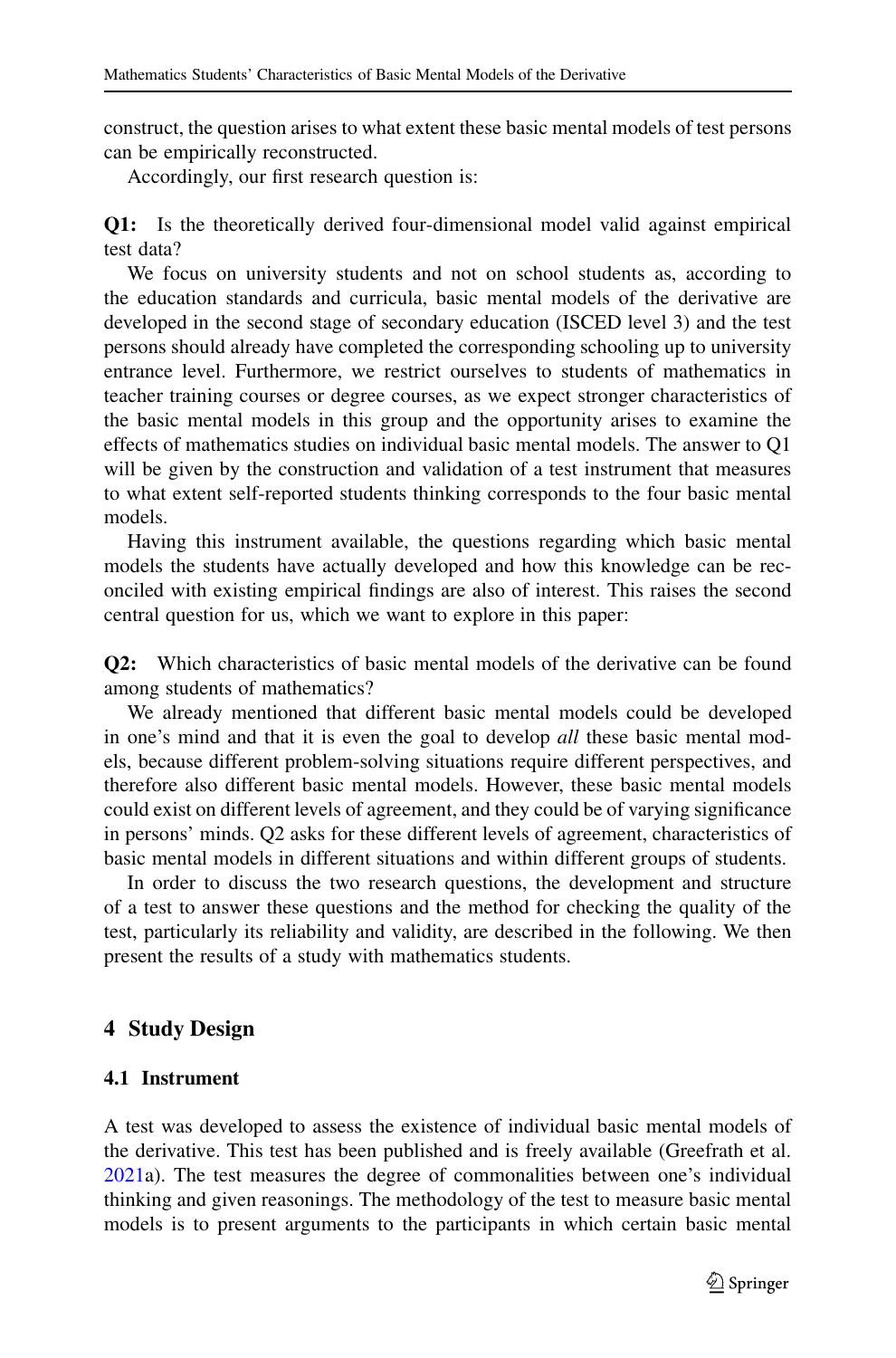models occur and ask them specific questions about whether the style of reasoning is consistent with their own thinking process. The core idea of the test is to refer to one special situation and to offer participants different argumentations that are based on certain basic mental models. The participants are asked to what extent these argumentations are close to or consistent with their own thinking. The test does not evaluate how familiar a participant is with the situation, but it determines the acceptance of argumentations with each basic mental model concerning the situation. If a participant compares a special argumentation with his/her own thinking and gives a high rank to "The explanation exactly matches my way of thinking.", it is a very strong hint that the corresponding basic mental model is embedded in his thinking. This procedure is consistent with the procedure already described in Greefrath et al. [\(2021b](#page-24-4)) for measuring basic mental models of integrals.

Each task presents a mathematical situation as a stimulus and four correct argumentations within the context of this situation as possible responses (corresponding to four basic mental models). The test persons are asked to mark for each item on a five-point Likert scale to what extent the respective answer corresponds to their thinking. The Likert scales measure the self-reported congruence between the students' thinking and the explanation based on a certain basic mental model given in the item. To simplify language, we call this measure the "extent of agreement with a particular basic mental model" or the "extent to which the basic mental model is realized within an individual". Despite this simplifying language one should be aware that the test only is—with some measurement error—an indicator of the nonobservable construct "basic mental model". Several factors may contribute to this error. First, the item formulation may not correspond to the normative basic mental model. To minimize this error, we had experts' feedback on the items in the pilot phase of test development. A second source may be that students simply do not understand explanations in the intended way or it may be that some students systematically over- or underestimate the similarity of their own thinking and the given explanations. However, we assume that there is no clear bias caused by this error sources so that they just add to some Gaussian noise.

| Task 1  | Explanation of the derivative of a function at a point                              |
|---------|-------------------------------------------------------------------------------------|
| Task 2  | Description of the situation at the maximum of a function graph                     |
| Task 3  | Description of the situation at the inflection point of a path-time graph           |
| Task 4  | Explanation of the non-differentiability of a function at a point                   |
| Task 5  | Explanation of the situation at the inflection point of a graph of bacterial growth |
| Task 6  | Explanation of the derivative at two different points of a function graph           |
| Task 7  | Explanation of the derivative of the sinus function graph at the origin             |
| Task 8  | Explanation of non-differentiability with the help of the graph of a function       |
| Task 9  | Explanation of the situation at the inflection point of a graph of flying altitude  |
| Task 10 | Explanation of the factor rule for a given function                                 |
| Task 11 | Description of a quantity near the maximum with the help of a graph                 |
| Task 12 | Description of the behaviour of two different function graphs at a point            |
| Task 13 | Explanation of non-differentiability with the help of the graph of a function       |

<span id="page-7-0"></span>**Table 2** Task contexts of the test instrument (Greefrath et al. [2021a](#page-24-14))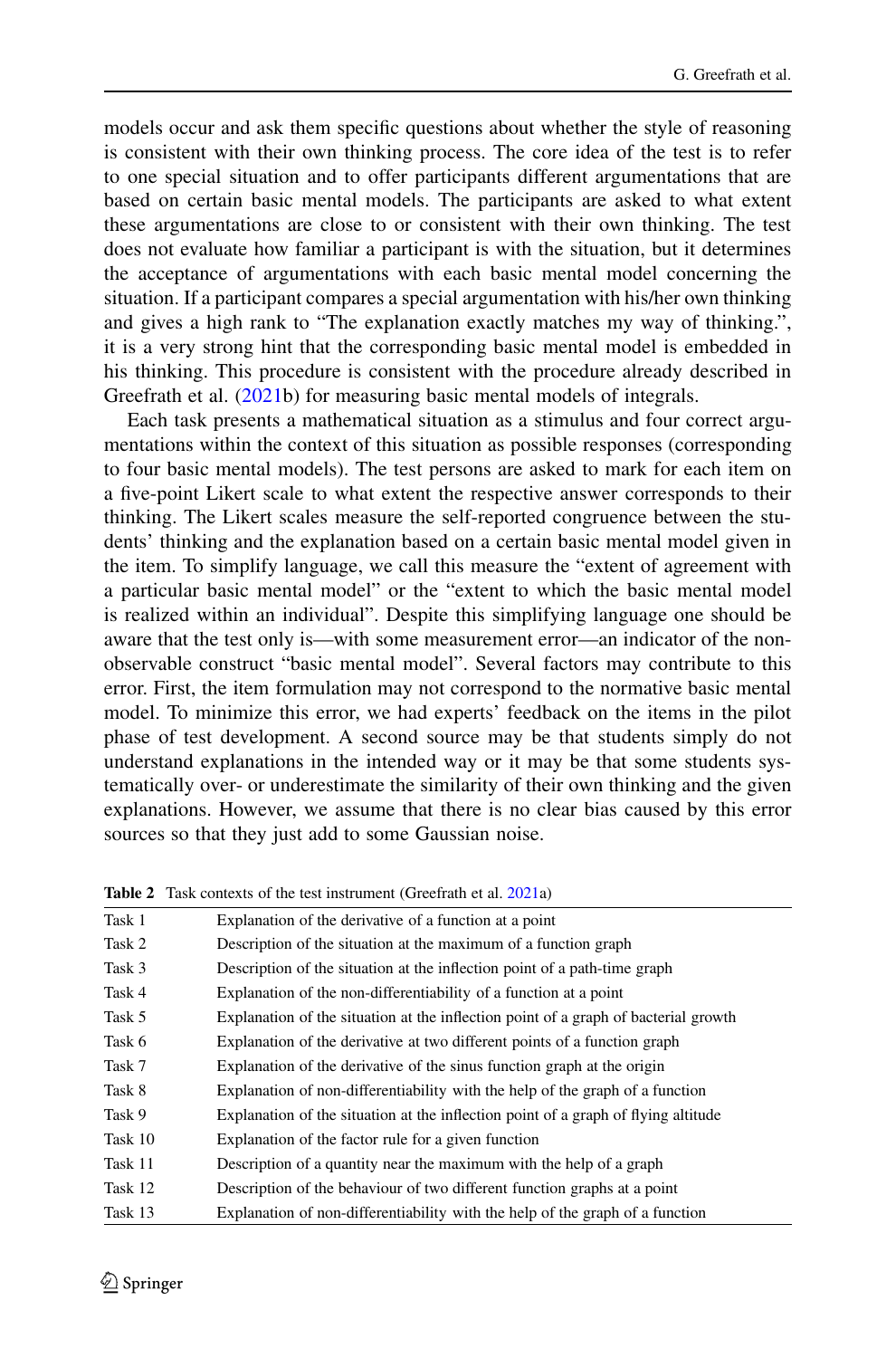| The derivative $f'(x)$ of a function f at a point x can be explained in different ways!                                                                                                                                 |  |  |          |        |         |  |
|-------------------------------------------------------------------------------------------------------------------------------------------------------------------------------------------------------------------------|--|--|----------|--------|---------|--|
| Please tick to what extent the explanation<br>given matches your own reasoning:<br>$-$ : "The explanation does not match my<br>way of thinking at all."<br>++: "The explanation exactly matches my<br>way of thinking." |  |  | $\Omega$ | $^{+}$ | $^{++}$ |  |
| The derivative gives the current rate of<br>change at point $x$ .                                                                                                                                                       |  |  |          |        |         |  |
| The derivative gives the slope of the tan-<br>gent at a point of the graph of f.                                                                                                                                        |  |  |          |        |         |  |
| Near $x$ , the graph can be approximated<br>well by a straight line. The derivative gives<br>the slope of this straight line.                                                                                           |  |  |          |        |         |  |
| If one moves a small distance $\Delta x$ to<br>the right or left of $x$ , the function value<br>changes by $\Delta y \approx f'(x) \cdot \Delta x$ .                                                                    |  |  |          |        |         |  |

<span id="page-8-0"></span>**Table 3** Example task from the test for assessing basic mental models of the derivative (Greefrath et al. [2021a](#page-24-14))

The test of basic mental models of the derivative consists of 13 tasks (Table [2\)](#page-7-0), an example of a task is shown in Table [3.](#page-8-0) Furthermore, general data on the test persons is acquired (age, gender, school-leaving qualification, school mathematics grade, course of study, number of semesters). This is formulated for university students of mathematics in teacher training courses or bachelor/master degree courses in scientific disciplines.

The test was piloted and developed further in several stages. It was part of a larger test that also included a section on integral calculus. A detailed description of the development process is given in Greefrath et al.  $(2021b)$  $(2021b)$ .

#### **4.2 Random Sample**

With regard to the research questions, a cross-sectional survey of students—from four universities (Augsburg, Bayreuth, Münster & Würzburg)—was undertaken in an online format addressing students enrolled in university courses in Analysis 1, typically taken by students of mathematics and physics as well as mathematics teacher students. The selection of the respective courses at the named locations was made against the background that students usually take Analysis 1 at the beginning of their studies. Subject didactic courses were not included in the survey in order to obtain a result as unbiased as possible—in relation to basic mental models.

Of the 384 submissions, 266 were fully completed test sheets. All the following evaluations relate to this group. The gender distribution (109 m, 152 f, 5 other/rather not say) can be explained by the relatively high proportion of student teachers. The questionnaire was administered to students in introductory courses in the beginning of their first year at university. Yet the mean number of semesters was surprisingly high at 3.5 with a standard deviation of 2.4 and median of 2. However, students in their first year were the largest group  $(n = 185)$ —n<sub>1</sub> = 99 in their 1st semester, n<sub>2</sub> = 86 in the 2nd semester. The most experienced students were in their 8th semester.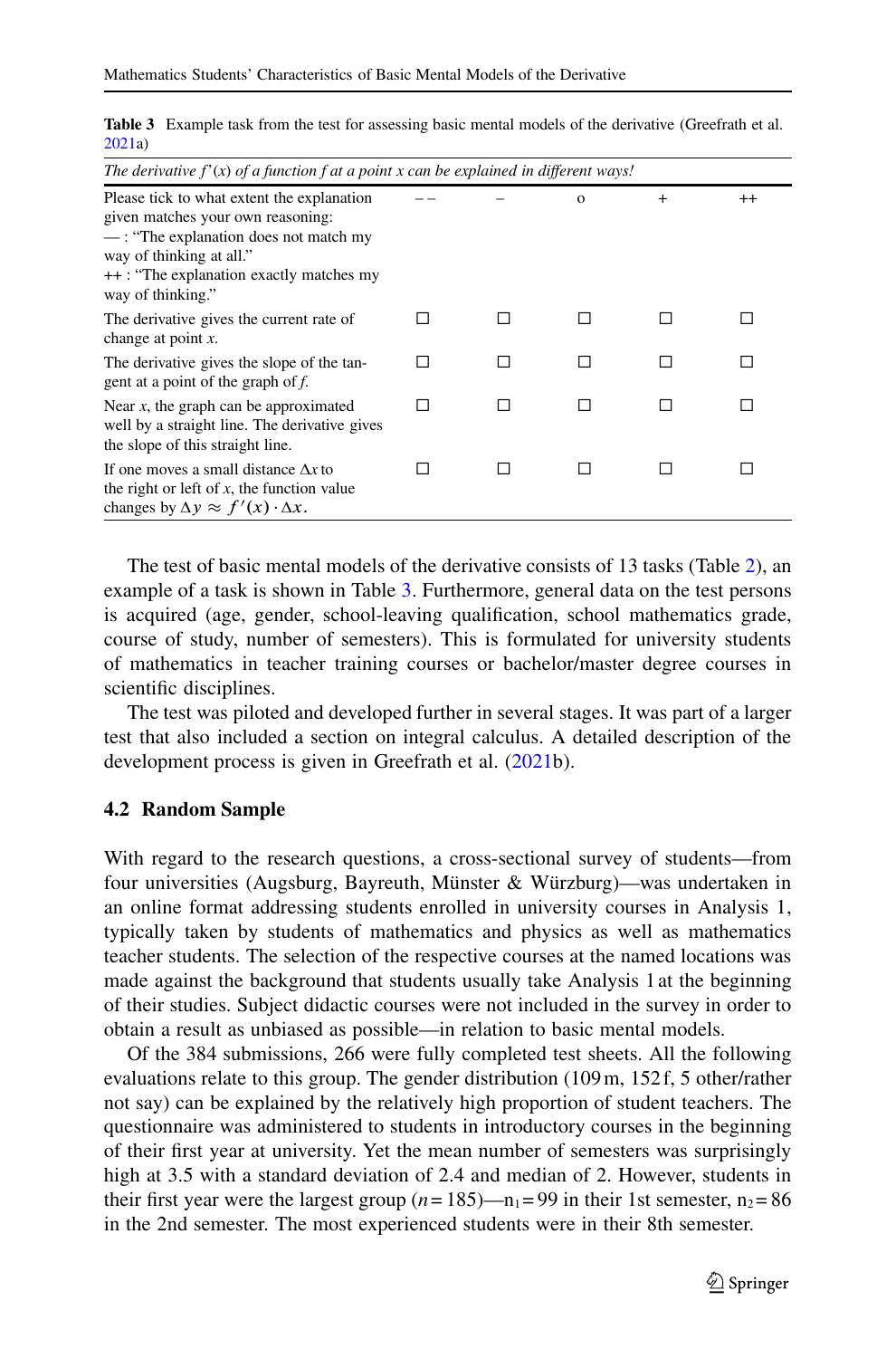## **4.3 Evaluation Method**

For the statistical evaluation, the Likert scales were coded by natural numbers from the interval from 1 to 5 (5 means highest agreement). Incomplete cases were not taken into consideration. The reliability in the scales was estimated with Cronbach's alpha and Guttman's Lambda4. The dimensionality of the overall construct was determined by means of a scree plot and Vernier's MAP test and checked by explorative and confirmatory factor analysis. All evaluations were performed with R [\(https://www.r-project.org\)](https://www.r-project.org).

## **5 Results**

## **5.1 Structure of Students' Self-reported Basic Mental Model Agreement**

### *5.1.1 Descriptive-explorative Statistics*

The mean values and standard deviations of the scales of the four basic mental models of differential calculus in the validation sample are shown in Table [4.](#page-9-0) Floor or ceiling effects did not occur in any of the test parts. Table [5](#page-9-1) shows the estimates of the reliabilities of the scales. The correlations of the scales (sum scores) are included in Table [6.](#page-9-2) A more precise analysis of the scales shows that for the scale of the tangent slope, the scale homogeneity measured with Cronbach's alpha can be improved slightly by omitting item 10b (it would then be 0.82). This item is also found to be comparatively "weak" with respect to the item-total-correlation which is used to compute its discriminatory power. In the case of the other three scales there was no single item whose exclusion would have increased Cronbach's alpha. Table [7](#page-10-0) shows the item-total-correlation of all items.

<span id="page-9-2"></span><span id="page-9-1"></span><span id="page-9-0"></span>

| <b>Table 4</b> Mean values and stan-   |                    |      | RC   | <b>TS</b> | LL   | AF   |
|----------------------------------------|--------------------|------|------|-----------|------|------|
| dard deviations of the scales of       |                    |      |      |           |      |      |
| differential calculus                  | Mean value         |      | 3.72 | 4.27      | 3.56 | 2.72 |
|                                        | Standard deviation |      | 0.74 | 0.73      | 0.86 | 0.88 |
|                                        |                    |      |      |           |      |      |
| <b>Table 5</b> Estimates of the relia- |                    |      | RC   | TS        | LL   | AF   |
| bilities                               | Cronbach alpha     |      | 0.76 | 0.79      | 0.86 | 0.90 |
|                                        | Lambda 4           |      | 0.78 | 0.83      | 0.88 | 0.90 |
|                                        |                    |      |      |           |      |      |
| <b>Table 6</b> Correlations of the     |                    |      |      |           |      |      |
| scales                                 | RC                 | TS   |      | LL        | AF   |      |
|                                        | RC<br>1            | 0.63 |      | 0.54      | 0.66 |      |
|                                        | <b>TS</b>          | 1    |      | 0.68      | 0.35 |      |
|                                        | LL                 |      |      | 1         | 0.55 |      |
|                                        | AF                 |      |      |           | 1    |      |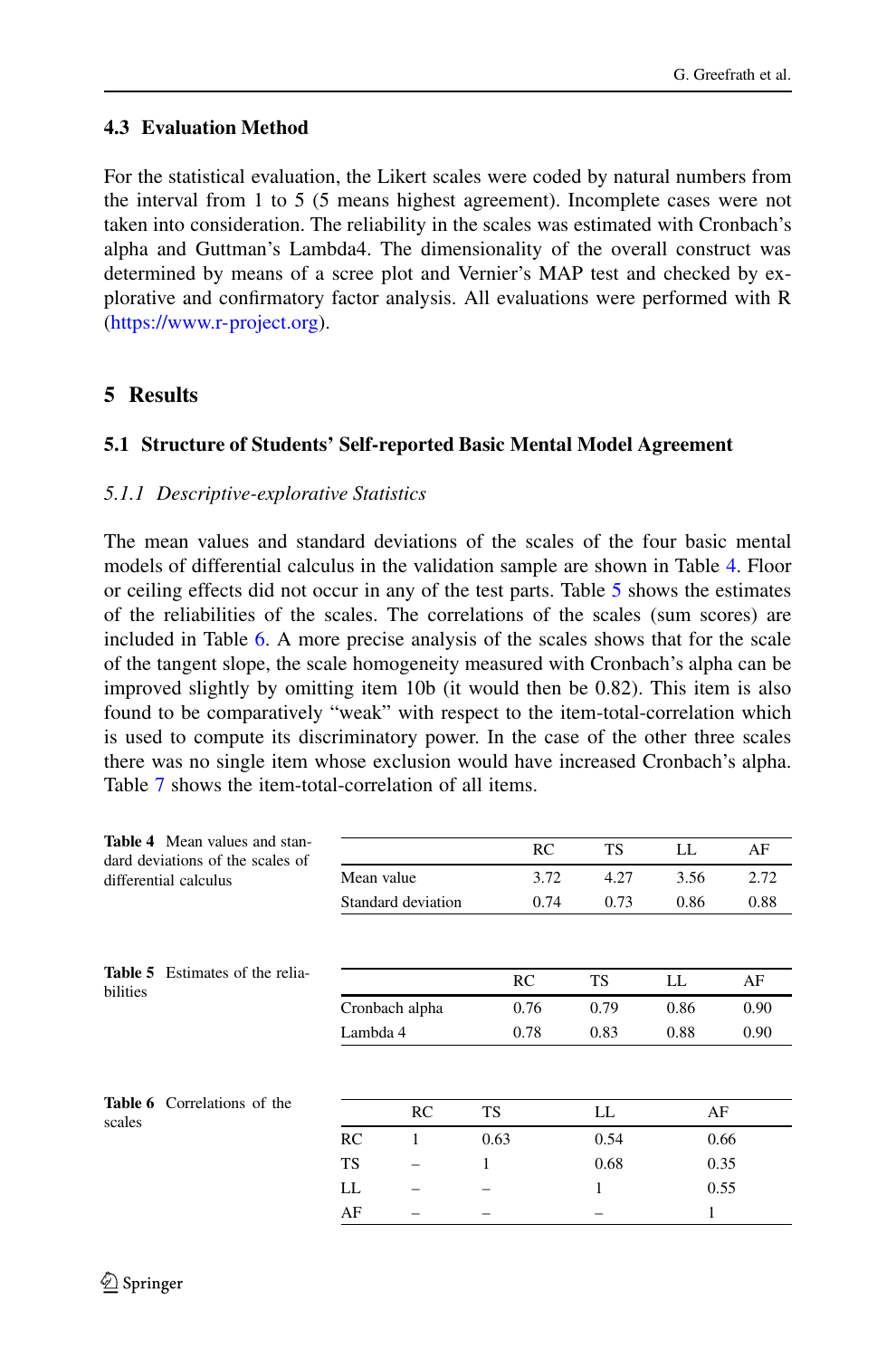<span id="page-10-0"></span>

| <b>Table 7</b> Item-total-correlations<br>of the items |         | RC   | TS   | LL   | AF   |
|--------------------------------------------------------|---------|------|------|------|------|
|                                                        | Task 1  | 0.55 | 0.37 | 0.45 | 0.56 |
|                                                        | Task 2  | 0.51 | 0.49 | 0.54 | 0.55 |
|                                                        | Task 3  | 0.48 | 0.41 | 0.59 | 0.69 |
|                                                        | Task 4  | 0.28 | 0.42 | 0.45 | 0.51 |
|                                                        | Task 5  | 0.32 | 0.66 | 0.69 | 0.65 |
|                                                        | Task 6  | 0.45 | 0.63 | 0.78 | 0.70 |
|                                                        | Task 7  | 0.60 | 0.58 | 0.45 | 0.71 |
|                                                        | Task 8  | 0.31 | 0.49 | 0.65 | 0.63 |
|                                                        | Task 9  | 0.48 | 0.73 | 0.58 | 0.73 |
|                                                        | Task 10 | 0.32 | 0.13 | 0.43 | 0.63 |
|                                                        | Task 11 | 0.60 | 0.58 | 0.66 | 0.51 |
|                                                        | Task 12 | 0.67 | 0.71 | 0.64 | 0.68 |
|                                                        | Task 13 | 0.33 | 0.55 | 0.52 | 0.65 |

#### *5.1.2 Factor Analyses*

For further examination of the test, an explorative factor analysis (both orthogonal varimax rotation and non-orthogonal oblimin rotation) was carried out. The scree plot shows a clear kink after the fourth eigenvalue so that, in compliance with the theory of test construction, four factors can be assumed. The MAP test (Velicer [1976;](#page-25-16) implementation in the R package EFA.dimensions) also gives the dimension 4. If the factor analyses are performed with four factors, the items are almost completely assigned according to the theoretical postulates (see appendix).

Moreover, confirmatory factor analyses (CFA) were also carried out to check reliability of scores of the construct by another test. CFA is an adequate technique for this purpose according to Ziegler and Hagemann [\(2015\)](#page-26-3), especially if tests are performed to detect correlations of residual errors. These tests were performed using the modification index test  $(T. A. Brown and Moore 2012)$  $(T. A. Brown and Moore 2012)$  with the help of the modindices feature of lavaan. Only four of all possible combinations of error residual were suspicious with  $\chi^2 > 3.84$ . However, letting these error residuals freely correlate had almost no influence on overall model fit (reported below) freely correlate had almost no influence on overall model fit (reported below).

According to Mardia's test (performed with the R package *QuantPsyc*), there is a substantial violation of the multivariate normal distribution assumption. Therefore, and because the sample size is not sufficient for asymptotic distribution-free (ADF) methods, as in Greefrath et al.  $(2021b)$  $(2021b)$ , the structural equation models were estimated by means of the WLSM estimation method in lavaan (R package).

*Model 1***:** Firstly, a model was estimated, which consists of four independent submodels, each of which is a reflexive measurement model for the four scales in terms of the theoretically postulated items for the respective basic mental model. The four latent variables were assumed to be normalised. Latent correlations are allowed.

*Model 2***:** To further see how the four scales load upon the general understanding of the derivative by basic mental models, a model with a latent second order variable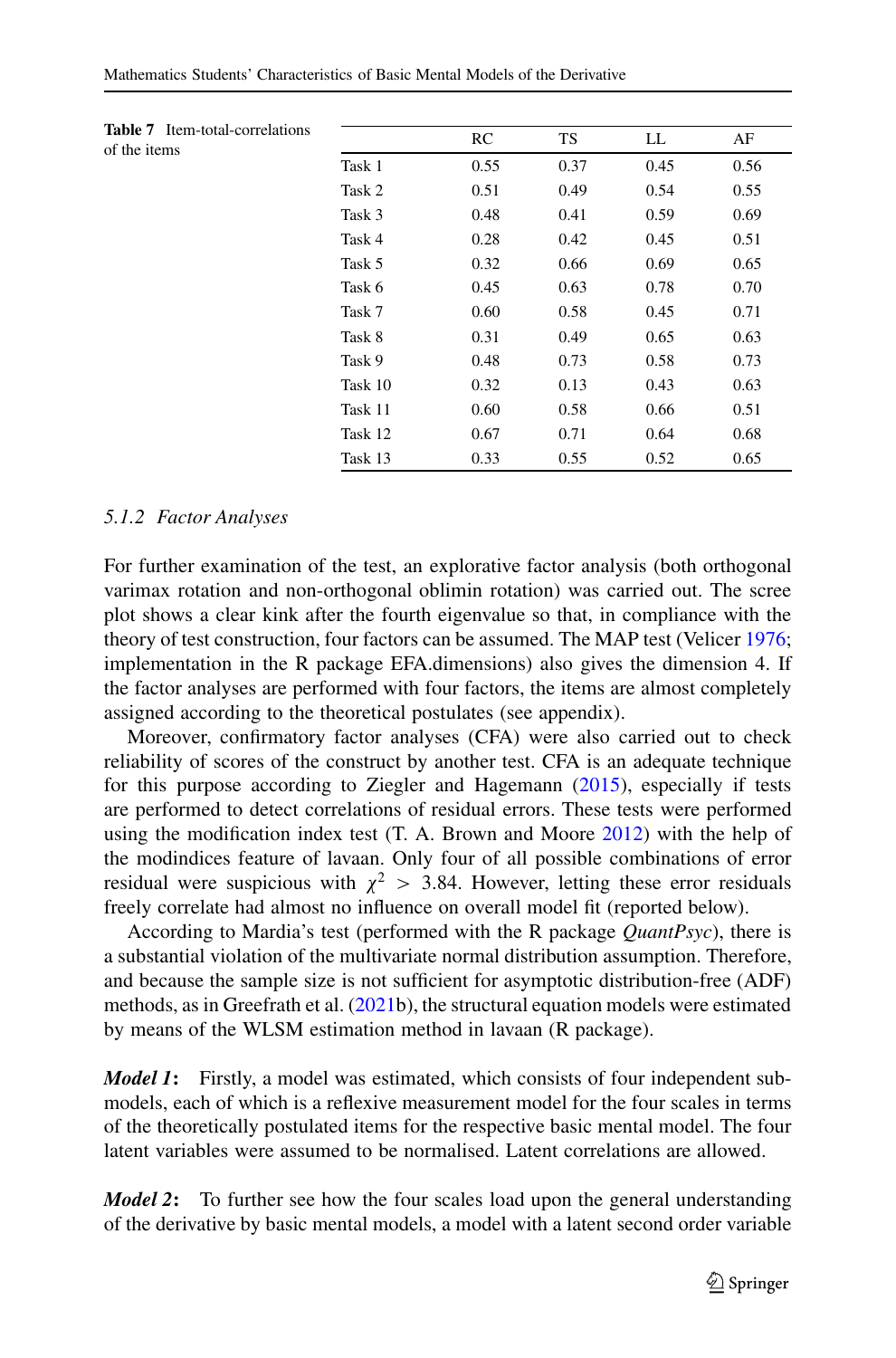<span id="page-11-0"></span>

| <b>Table 8</b> Model comparison | <b>SEM: WLSM</b> | Model 1 | Model 2 |  |
|---------------------------------|------------------|---------|---------|--|
|                                 | <b>CFI</b>       | 0.94    | 0.89    |  |
|                                 | TLI              | 0.94    | 0.87    |  |
|                                 | <b>RMSEA</b>     | 0.045   | 0.064   |  |
|                                 | <b>SRMR</b>      | 0.081   | 0.093   |  |

was estimated, which is also normalised and loads on the four latent basic mental model variables. The other aspects of this model are the same as in model 1. The path weights of the second order variables in model 2 are: RC: 1.4, TS: 0.35, LL: 0.88, AF: 1.28

Model fit indices for both models are reported in Table [8.](#page-11-0) The good fit of model 1 together with the adequate fit of model 2 support for the postulated four-dimensional model. The fact that the latent correlations in model 1 are of modest size further support that the conclusion the four-dimensional model reflects the data's structure well.

#### *5.1.3 Cluster Analyses*

Cluster analyses were performed in R with the *factoextra package* to describe the distribution of the preferences for the basic mental models in the group of test persons.

Firstly, we examined how many clusters should be formed ideally both by using the gap statistics and the silhouette method. The gap statistic (Tibshirani et al. [2001\)](#page-25-17) is an advanced method that compares the total within cluster variation for different numbers of clusters with their expected values under some null distribution. The estimate of the optimal number of clusters is the one that maximizes the gap statistic. The silhouette method (Rousseeuw [1987\)](#page-25-18) evaluates for all clustered objects which cluster besides its own one would be best. A good clustering is then one for which the minimal average distance to other clusters is maximal. The analysis for both methods was carried out with the function *fviz\_cluster* from the R package *factoextra* with the default Euclidean distance measure. For both methods three clusters are optimal, but for gap statistics the four or five cluster solutions score only minimally weaker, so all this seems sensible. There is no clear picture when assessing the criterion of the reduction of the sum of squares within the clusters; three or four clusters seem possible. The calculations were therefore carried out for three as well as for four clusters.

For the solution with three clusters, the following Table [9](#page-12-0) shows the numbers of the students in the clusters and the midpoints of the clusters regarding the basic mental model scores. Unlike the above tables, the values for the basic mental models are normalised. A solution with four clusters is given in Table [10.](#page-12-1)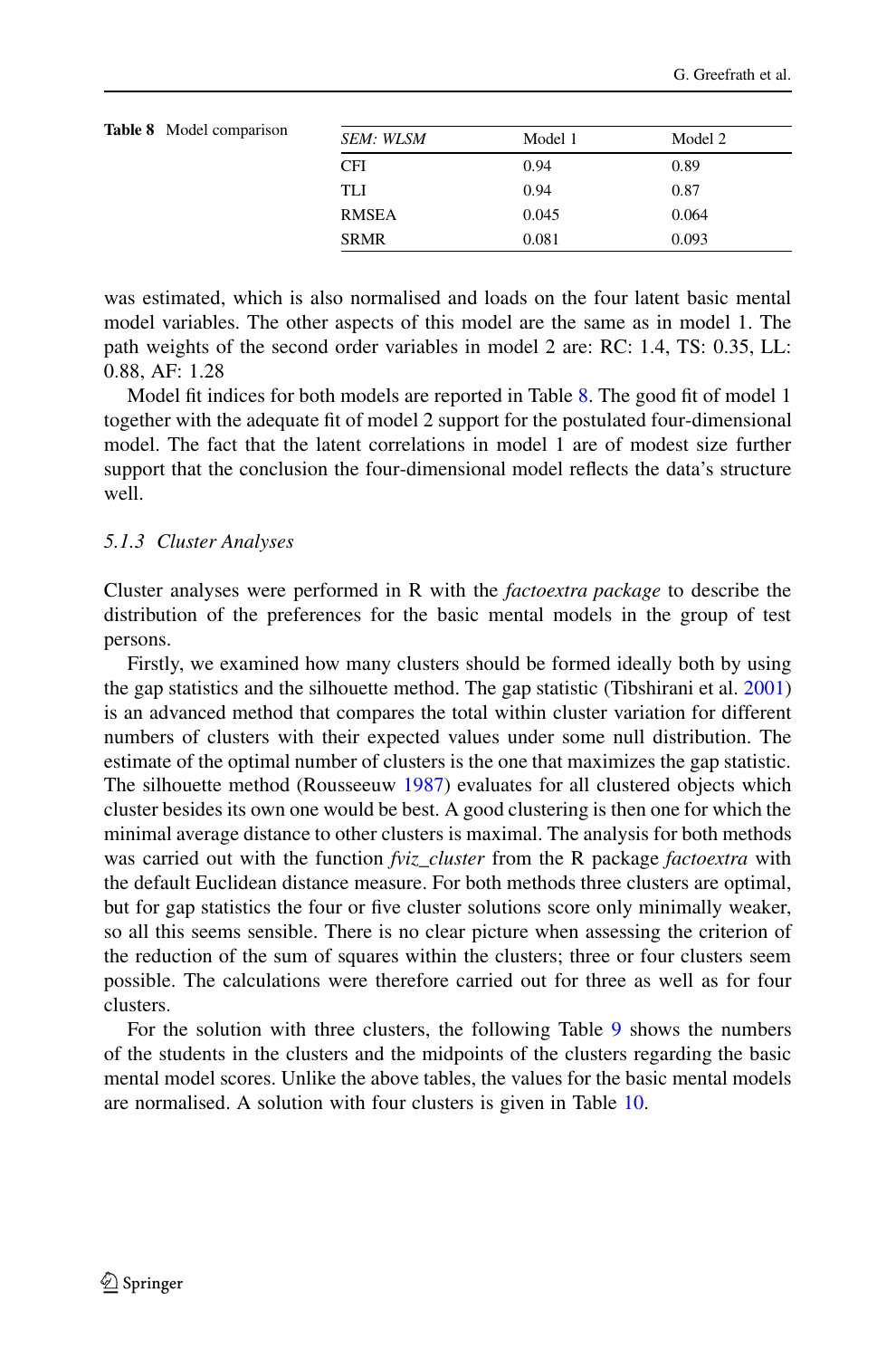<span id="page-12-0"></span>

|          | <b>Table 9</b> Solution with three |                  |                |                |                |                |
|----------|------------------------------------|------------------|----------------|----------------|----------------|----------------|
| clusters |                                    |                  | C <sub>1</sub> | C <sub>2</sub> |                | C <sub>3</sub> |
|          |                                    | $\boldsymbol{n}$ | 89             | 57             |                | 110            |
|          |                                    | RC               | 0.40           | 0.02           |                | $-0.33$        |
|          |                                    | <b>TS</b>        | 0.38           | $-0.81$        |                | 0.11           |
|          | LL                                 | 0.47             | $-0.46$        |                | $-0.14$        |                |
|          | AF                                 | 0.58             | 0.16           |                | $-0.56$        |                |
|          |                                    |                  |                |                |                |                |
| clusters | Table 10 Solution with four        |                  | C1             | C <sub>2</sub> | C <sub>3</sub> | C <sub>4</sub> |
|          |                                    | $\boldsymbol{n}$ | 66             | 55             | 50             | 85             |
|          |                                    | RC               | $-0.32$        | 0.55           | 0.01           | $-0.11$        |
|          |                                    | <b>TS</b>        | $-0.02$        | 0.44           | $-0.85$        | 0.23           |
|          |                                    | LL               | $-0.54$        | 0.64           | $-0.36$        | 0.22           |
|          |                                    | AF               | $-0.75$        | 0.82           | 0.28           | $-0.11$        |

#### <span id="page-12-1"></span>**5.2 Characteristics of Students' Basic Mental Models of the Derivative**

Following validation, the test can be used for further studies. As shown, no items have to be removed from the test. It therefore seems possible to use the same sample for some content-related evaluations.

#### *5.2.1 Basic Mental Models of the Derivative in Comparison*

We first consider the mean values of the self-reported basic mental model agreement given by the students as explanations for their own reasoning across all 13 test tasks (see Table [11\)](#page-13-0). The last row contains the mean value across all items for the respective basic mental model as well as the total standard deviation across the population for the overall scale produced by averaging. The measured variation includes the variation in the population and the different measurement characteristics of the individual items.

Across all items, explanations based on the basic mental model of tangent slope are closest to the students' own thinking. The explanations based on the basic mental models rate of change and local linearity are less strongly agreed on, while the basic mental model amplification factor is most rarely viewed as being consistent with the students' own reasoning. The mean values of the explanation agreements with the basic mental models tangent slope, rate of change and local linearity lie above the middle of the scale. Only the explanation with the basic mental model amplification factor lies slightly below it on average.

With one exception, within the individual tasks (see Fig. [1\)](#page-13-1), explanations on basis of the basic mental model tangent slope got highest agreement. Only in task 10 does the item for explanation based on rate of change have an agreement value  $(M = 3.56)$ that lies above the value for the agreement to explanation based on tangent slope  $(M = 3.19)$ .

In all tasks, the explanation based on the basic mental model amplification factor has the lowest agreement value. The distance to the agreement values for the classes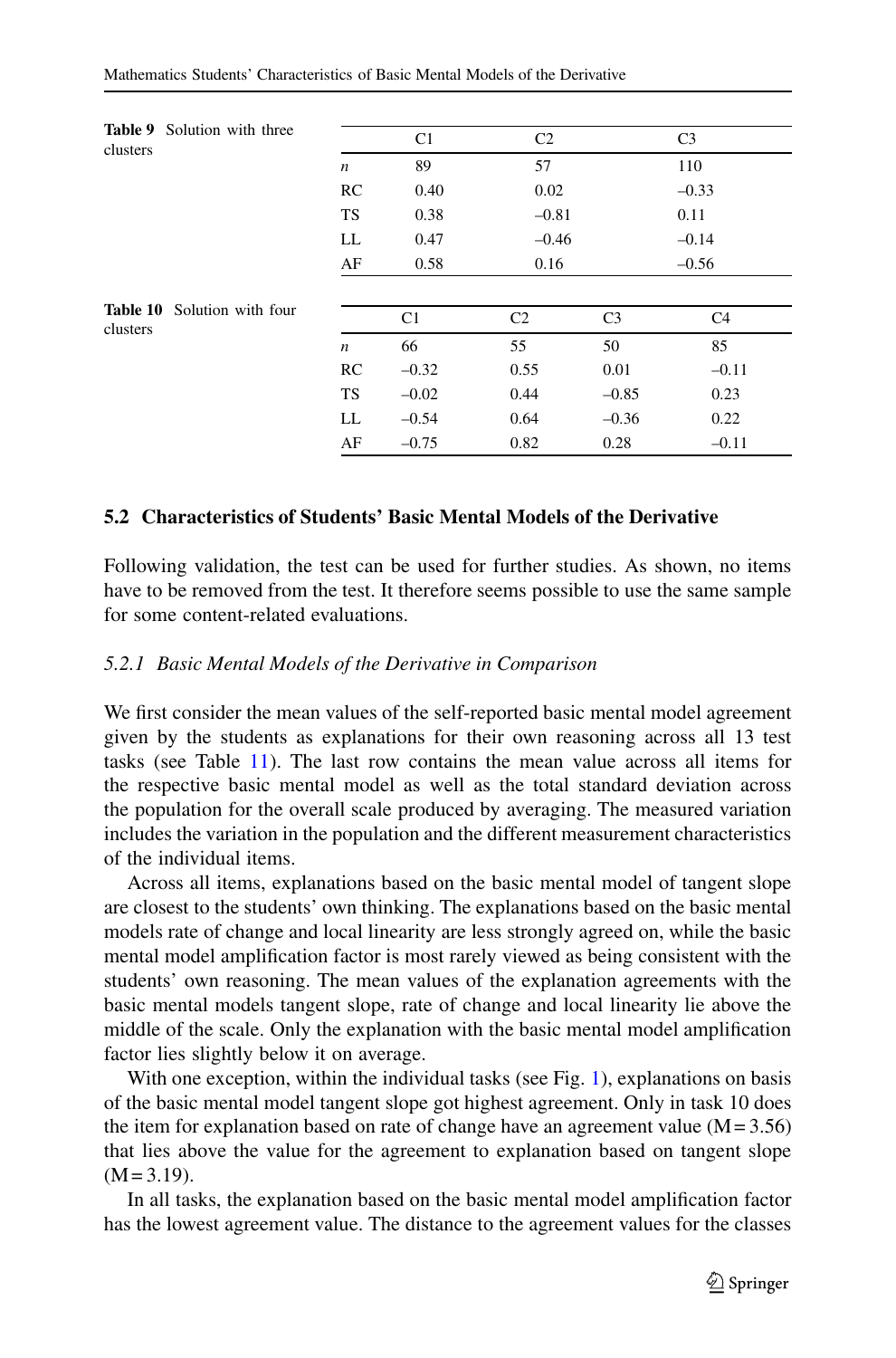<span id="page-13-0"></span>

|         | Rate of change | Local linearity | Tangent slope | Amplification factor |
|---------|----------------|-----------------|---------------|----------------------|
| Task    | M(SD)          | M(SD)           | M(SD)         | M(SD)                |
| Task 1  | 4.19(1.17)     | 3.58(1.17)      | 4.55(0.85)    | 2.38(1.24)           |
| Task 2  | 3.54(1.17)     | 3.48(1.28)      | 4.68(0.77)    | 2.89(1.30)           |
| Task 3  | 4.08(1.00)     | 3.74(1.25)      | 4.18(1.02)    | 2.59(1.23)           |
| Task 4  | 3.47(1.30)     | 3.46(1.23)      | 3.84(1.19)    | 2.27(1.18)           |
| Task 5  | 4.43(0.90)     | 3.20(1.27)      | 4.66(0.63)    | 3.17(1.31)           |
| Task 6  | 3.64(1.11)     | 3.17(1.32)      | 4.51(0.84)    | 2.46(1.19)           |
| Task 7  | 3.56(1.17)     | 4.31(0.86)      | 4.64(0.70)    | 3.00(1.29)           |
| Task 8  | 3.96(1.06)     | 3.11(1.37)      | 4.36(0.96)    | 2.71(1.25)           |
| Task 9  | 4.35(0.83)     | 4.03(1.05)      | 4.65(0.57)    | 2.78(1.28)           |
| Task 10 | 3.56(1.23)     | 3.30(1.25)      | 3.19(1.20)    | 2.72(1.22)           |
| Task 11 | 3.62(1.14)     | 3.89(1.07)      | 4.35(0.78)    | 3.58(1.14)           |
| Task 12 | 4.20(0.93)     | 4.00(1.07)      | 4.60(0.68)    | 2.99(1.27)           |
| Task 13 | 2.73(1.34)     | 3.89(1.13)      | 4.31(0.93)    | 2.48(1.22)           |
| Total   | 3.79(0.74)     | 3.63(0.86)      | 4.35(0.73)    | 2.77(0.88)           |

**Table 11** Basic mental models as explanations for own reasoning (mean values M and standard deviations SD)

of explanations on the other basic mental models is quite considerable in some cases. This distance is the smallest for task 5 (amplification factor  $M = 3.17$ ; local linearity  $M = 3.20$ ) and task 11 (amplification factor  $M = 3.58$ ; rate of change  $M = 3.62$ ). Task 5 (see Fig. [2\)](#page-14-0) describes the growth behaviour of bacteria and asks about the meaning of a certain point on the x-axis, which indicates the inflection point of the graph. Task 11 (see Fig. [3\)](#page-14-1) shows the number of cars in a tunnel as a function of the speed and the change in behaviour near the maximum is addressed.

Within the respective tasks, on average, the agreement to explanation based on basic mental model of local linearity most often takes third place after the tangent slope and rate of change. In task 13, the explanation based on local linearity



<span id="page-13-1"></span>**Fig. 1** Basic mental models as explanations per task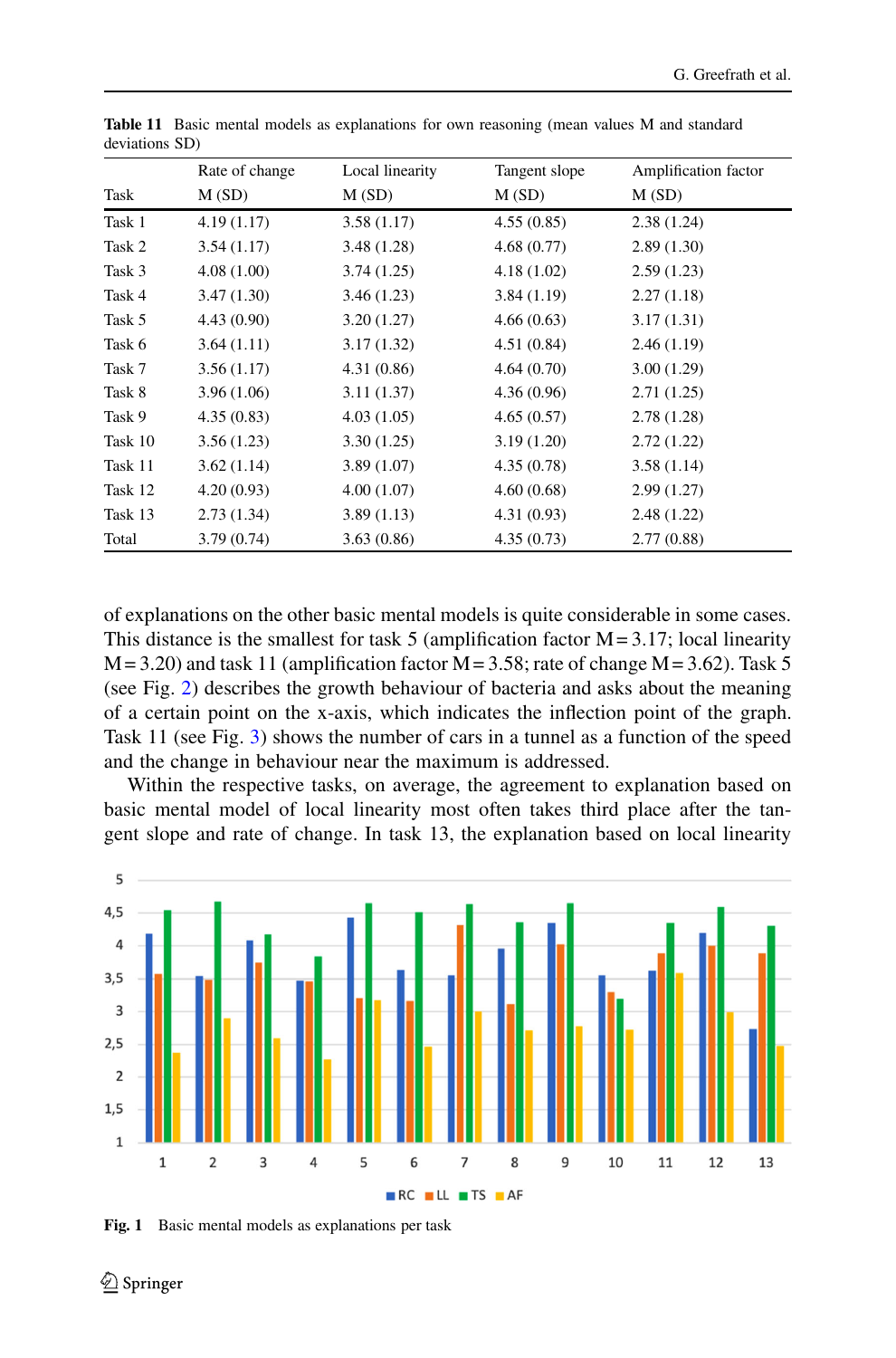

<span id="page-14-0"></span>**Fig. 2** Task 5 (stimulus)



<span id="page-14-1"></span>**Fig. 3** Task 11 (stimulus)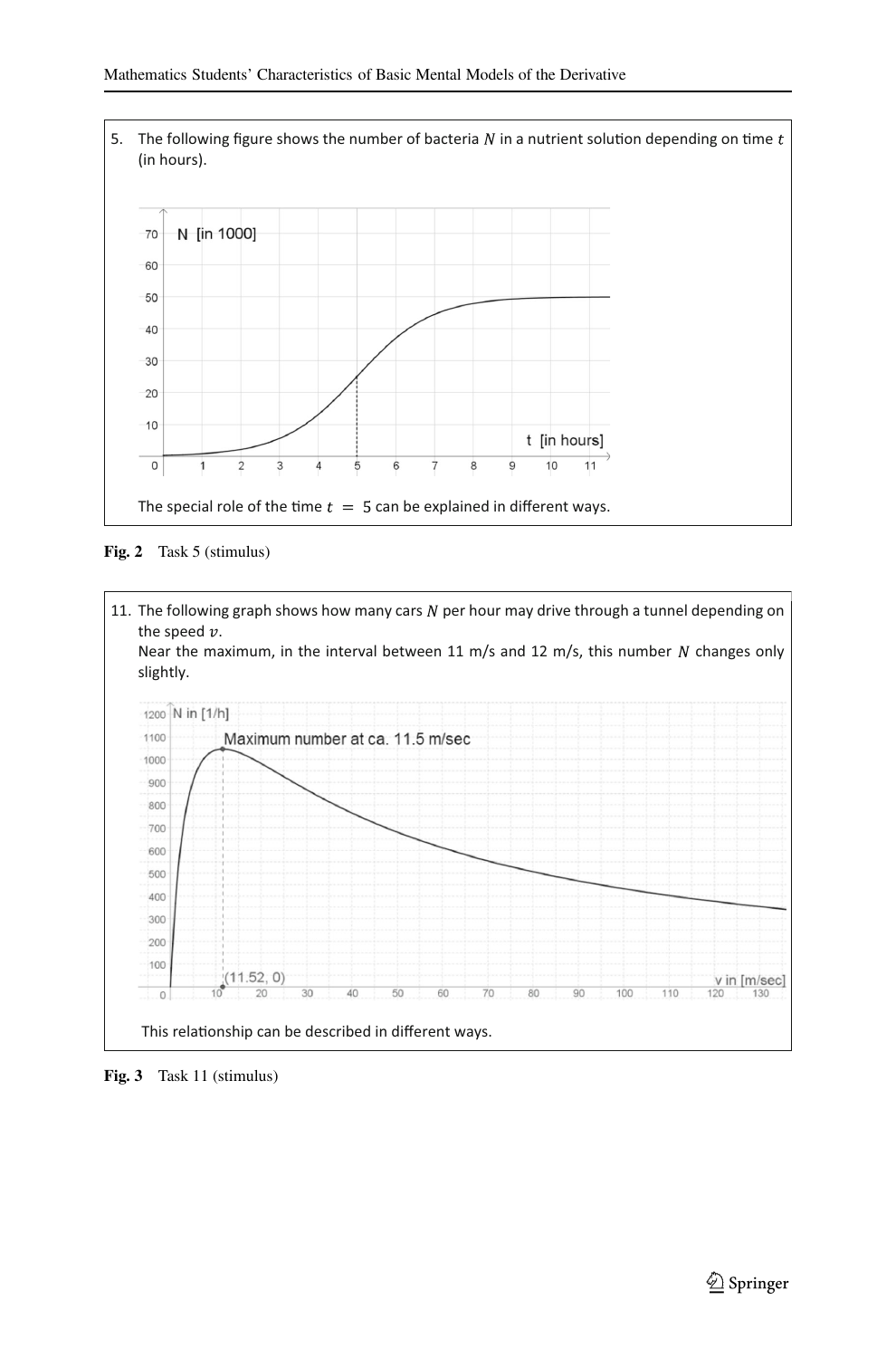

<span id="page-15-0"></span>**Fig. 4** Task 13 (stimulus)

 $(M = 3.89)$  is selected in second place after the explanation based on tangent slope  $(M = 4.31)$ . In this task (Fig. [4\)](#page-15-0), a function that is not differentiable at point 0 is represented graphically and an explanation is offered for each basic mental model (see test instrument in Greefrath et al. [2021a](#page-24-14)).

The explanation based on basic mental model tangent slope was chosen as showing the highest agreement with students' way of thinking in all tasks—with the exception of task 10. There the factor rule should be explained using an example, without the graph being shown. The task where the explanation with the tangent slope received the strongest agreement is task 2. The statement named here is that the tangent is horizontal at the maximum of the graph.

## *5.2.2 Tasks with High Explanation Potential Due to Basic Mental Models from the View of the Students*

For the didactic discussion, it is of interest which tasks activate agreement with the explanations based on basic mental models most strongly on average from the students' point of view. Even though the tangent slope is the preferred explanation within almost all tasks, the overall image of the explanations with basic mental models differs among the tasks. If we consider all selected basic mental models in total, the two tasks 9 and 12 are those for which the explanations based on basic mental models were chosen most clearly in total. Here the individual agreement values for three of the four explanations are above 4.0. Both tasks use a graph. One of the two tasks describes a pure mathematical problem (behaviour of  $f(x) = x^2$ ) and  $g(x) = x<sup>4</sup>$  at point 1 in comparison), the other is an applied mathematical problem (flying altitude *h* of a glider depending on the time *t* at the inflection point). A distinct point on the graph is considered in each case.

Also of interest are tasks in which the agreements with basic mental models based explanations occur roughly equally strong. Task 11 (see Fig. [3\)](#page-14-1) is particularly noticeable. This task has the third largest mean value after tasks 9 and 12, but by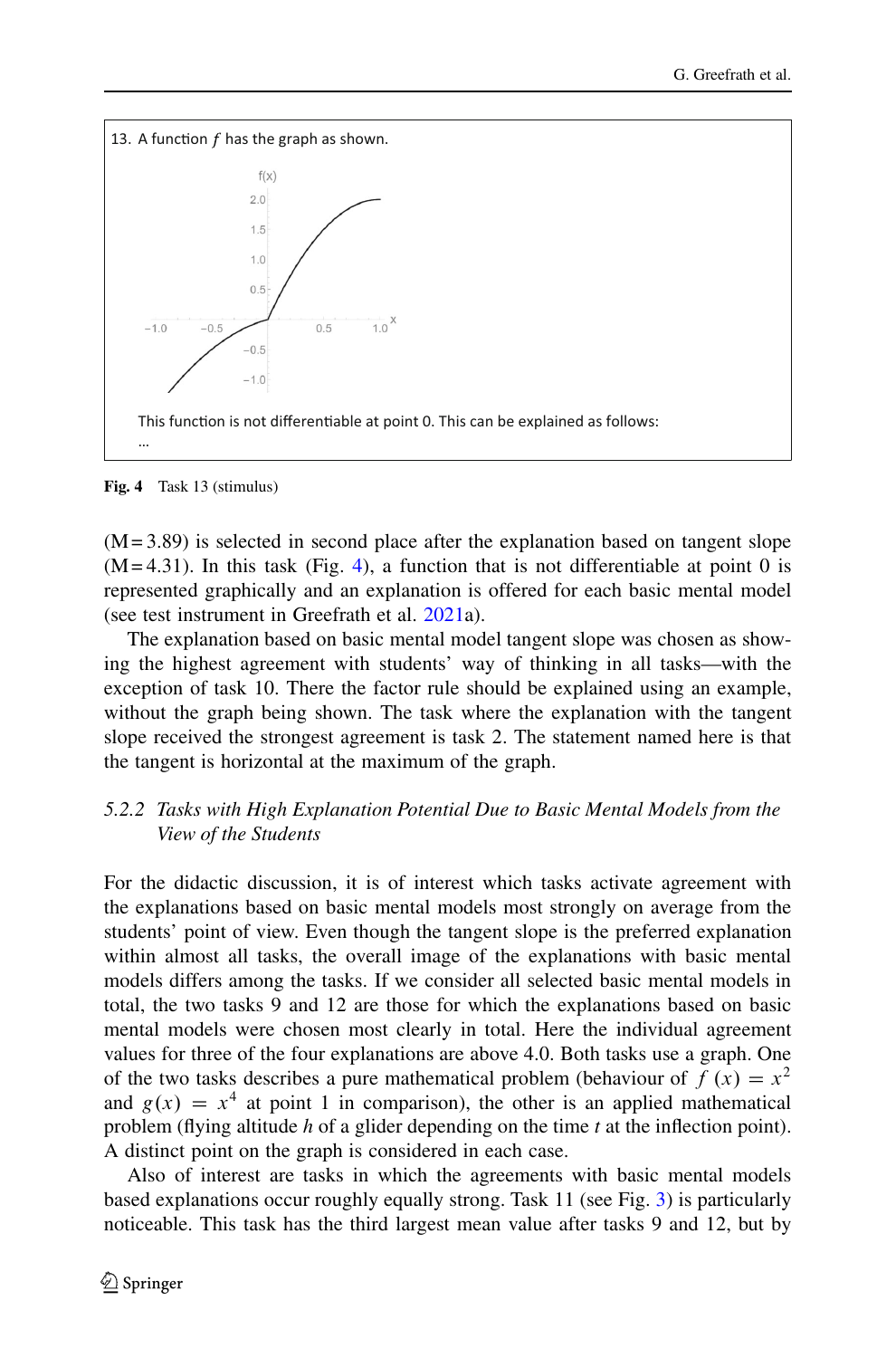<span id="page-16-0"></span>

| Graphic vs. non-<br>Table 12<br>graphic representations |           | Graphic            | Non-graphic      |            | Wilcox $p$    |
|---------------------------------------------------------|-----------|--------------------|------------------|------------|---------------|
|                                                         | RC        | 3.74               | 3.68             |            | 0.44          |
|                                                         | <b>TS</b> | 4.41               | 3.78             |            | 0.00          |
|                                                         | LL        | 3.61               | 3.39             |            | 0.00          |
|                                                         | AF        | 2.81               | 2.41             |            | 0.00          |
| Table 13<br>Study experience                            |           | Semesters $\leq 2$ | $S$ emesters > 2 | Wilcox $p$ | Effect size d |
|                                                         | RC        | 3.77               | 3.78             | 0.982      | 0.01          |
|                                                         | TS        | 4.42               | 4.24             | 0.001      | $-0.24$       |
|                                                         | LL        | 3.66               | 3.57             | 0.454      | 0.08          |
|                                                         | AF        | 2.72               | 2.79             | 0.510      | 0.05          |

<span id="page-16-1"></span>comparison, a very small standard deviation. The basic mental model agreement mean values are therefore relatively close to each other and at the same time relatively high. Such a task therefore seems suitable for activating all basic mental models in largely the same way.

#### *5.2.3 Graphic Representations*

The majority of the task contexts in the test include graphic representations of functions. Three of the contexts do not use graphic representations. For each of the four basic mental models, a scale was formed, which consists of the items that do not include any graphic representations (tasks no. 1, 4, 10) and a scale whose items include a graph (tasks no. 2, 3, 5, 6, 7, 8, 9, 11, 12, 13). Table [12](#page-16-0) shows that, apart from the rate of change, all classes of explanations based on basic mental models could be sensitive for presentation of a function graph, and that in these cases the agreement with the explanations based on the basic mental models is increased significantly.

#### *5.2.4 Study Experience*

It can be assumed that the relevance of the basic mental models changes under the influence of experiences in university studies. To test this, the test persons were divided into students with a maximum of two semesters of study experience (129) and those with at least three semesters (133; four students did not provide any information on their semester). The agreements on explanations based on the basic mental model are understood to be the value of the total score of the respective scale for the basic mental model (see Table [13\)](#page-16-1).

The results show a largely unchanged self-reported basic mental model agreement. If one differentiates according to whether the test persons have already taken the course Didactics of Analysis or a course with this content, differences can be seen: After the completion of this course the agreement on explanations based on rate of change is weighted significantly higher; the agreement on explanations based on amplification factor is also weighted higher, with  $p = 0.07$ , not significantly higher.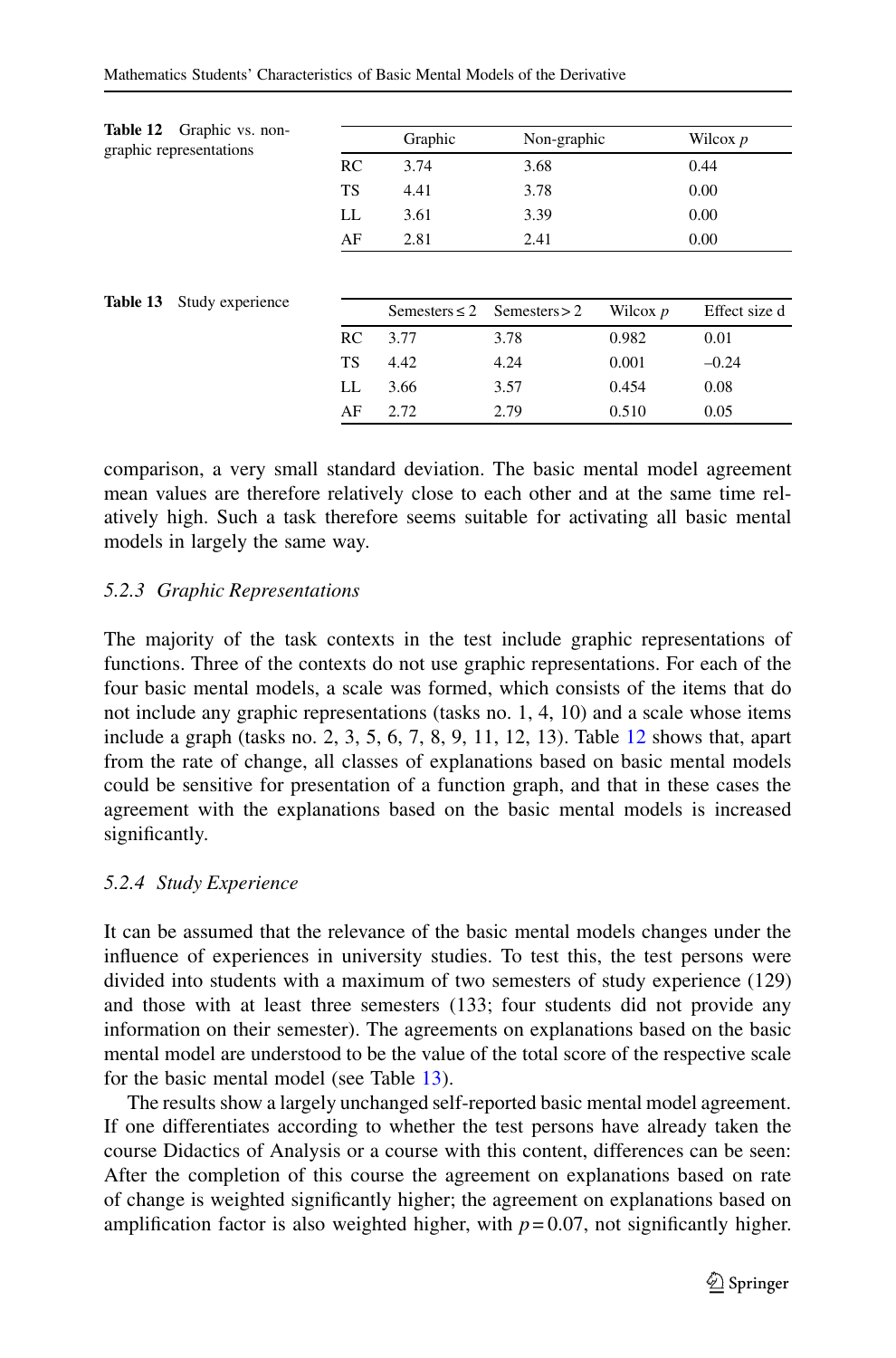However, the subgroup of students who had already taken a didactics course was relatively small (16).

#### **6 Discussion**

This study focussed on the two research questions which asked on the one hand for the empirical description of the structure of students' self-reported basic mental models (Q1) and on the other hand for the actual existing characteristics of the basic mental models among students (Q2).

### **6.1 Structure of Students' Self-reported Basic Mental Model Agreement (Research Question Q1)**

The validity of the tests used here was ensured through expert interviews (Greefrath et al. [2021b](#page-24-4)). The reliabilities of the scales of the basic mental models are good. Their correlations are so large that, as expected, they reveal relationships, but they are still so small that the scales can be considered to be separate.

The highest correlations were found between the basic mental models of tangent slope and local linearity, tangent slope, and local rate of change as well as between amplification factor and rate of change. This is also in line with previous studies. If the tangent is not considered as a point-specific object, but within an interval (Park [2013\)](#page-25-12), then the correlation of tangent slope and local linearity is obvious. In contrast, tangent slope and local rate of change can be considered related through their algebraic representation (Habre and Abboud [2006\)](#page-24-12), especially through the calculation of the secant slope. This could indicate that the idea of the tangent as a "clinging straight line" (Danckwerts and Vogel [2006\)](#page-23-6) is not very widespread. In addition, the relationship between amplification factor and local rate of change could be explained if the rate of change is considered as a quotient of two quantities (Byerley et al. [2012;](#page-23-3) Herbert and Pierce [2012\)](#page-24-11).

The analysis of the individual items of the scales does not give any indication that an item should be eliminated as being unsuitable. Only item 10b is to be viewed as being critical in this respect[.1](#page-17-0) However, to retain the symmetry of the test with four items each for all tasks and because the improvement in reliability that would be achieved would be marginal, this item was not excluded. The findings of the explorative factor analysis and the dimension analysis prove that the four dimensions of the theoretical model of the basic mental models of the derivative can also be separated in the empirical data. This is also supported by the confirmatory factor analysis.

We therefore obtain the following central result: The test we designed shows that the four normatively developed basic mental models of the derivative—rate of change, tangent slope, local linearity and amplification factor—can be empirically proven and separated.

<span id="page-17-0"></span><sup>&</sup>lt;sup>1</sup> This is the item on the tangent slope in task 10 of the test: "On transition from  $f(x)$  to 2  $\cdot$   $f(x)$ , slope triangles to tangents are stretched by a factor of 2 in the direction of the *y*-axis.".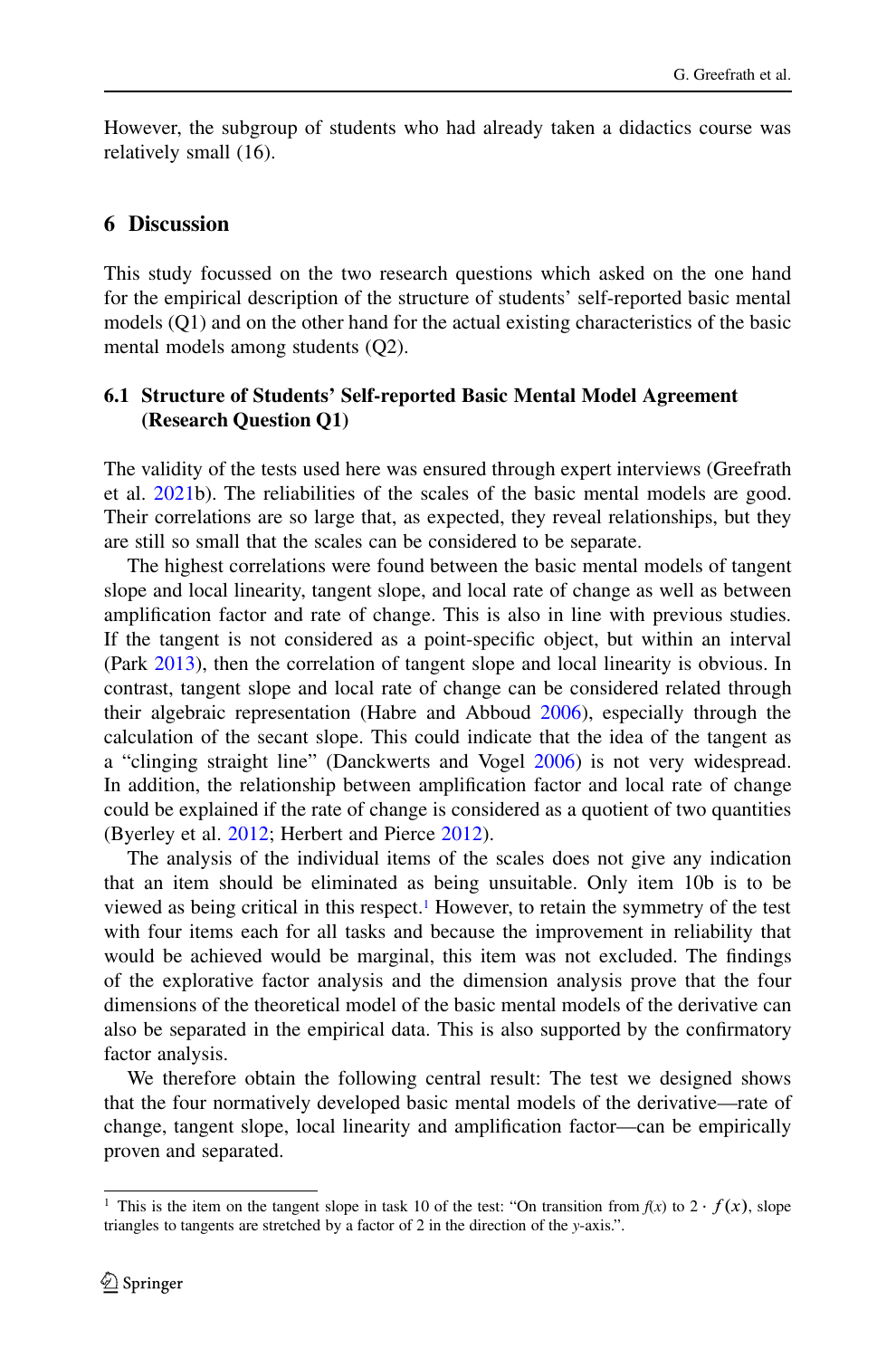## **6.2 Characteristics of Students' Basic Mental Models of the Derivative (Research Question Q2)**

In the following we summarize the results concerning the four basic mental models, concerning the meaning of graphical representations, the relation between students in initial and advanced studies and the possible differences of characteristics of basic mental models of different kinds of students.

**Concerning the Tangent Slope** The explanations based on the *tangent slope* have the highest agreement values across all tasks. This not only applies to the tasks with graphic representations (where the higher agreement was to be expected), but also to the tasks, in which there was no graph (this is the case for tasks 1, 4 and 10). On the one hand, this is in line with previous empirical studies (Feudel [2015\)](#page-24-15). On the other hand, the high discriminatory power for the item on the tangent slope in task 9 is surprising, since this task deals with the speed of a change process. It could have been supposed that due to the prior experience in such application tasks obtained in class, a very close link between the rate of change concept and tangent slope exists. However, Nagle et al. [\(2013\)](#page-25-7) have already shown that the rate of change concept is hardly manifested among students. But the correlation between the tangent slope item 9d and the rate of change item 9b is only 0.23.

**Concerning the Rate of Change** The dominance of the agreement on explanations based on the basic mental model tangent slope among students is particularly interesting against the background that the educational standards particularly emphasise the rate of change in the context of the derivative within the central idea of functional relationship: "interpret the derivative in particular as a local rate of change" (KMK [2012,](#page-25-19) p. 20). The concept of the *rate of change*, however, is less strongly manifested among the students studied than expected. This was also found by Witzke and Spies [\(2016\)](#page-26-4) within the scope of their qualitative results. They conclude the following from their results: "the widely propagated idea to introduce terms of calculus in the context of the instantaneous rate of change ... does not seem to have a sustainable effect on the views of the students" (Witzke and Spies [2016,](#page-26-4) p. S149).

This result can be explained well with the hurdles to understanding that occurred in the empirical studies of this concept (Herbert and Pierce [2012;](#page-24-11) McDermott et al. [1987;](#page-25-2) Orton [1983\)](#page-25-4). They are due to more in-depth mathematical challenges with this basic mental model, such as the existence of the limit value of the difference quotient or the relationship between average and local rate of change. Our results therefore indicate the need for sustained supporting measures to develop this basic mental model (see Feudel and Biehler [2021\)](#page-24-10). Concerning current mathematics teaching in school, significantly broadened measures are required to strengthen this concept. This should be possible, as the concept of rate of change is also considered to be essential by teachers and it fits also well with applications in analysis lessons (Erens and Eichler [2019\)](#page-24-16).

**Concerning the Local Linearity** The explanations based on the basic mental model *local linearity* often achieves at least the third-highest level of agreement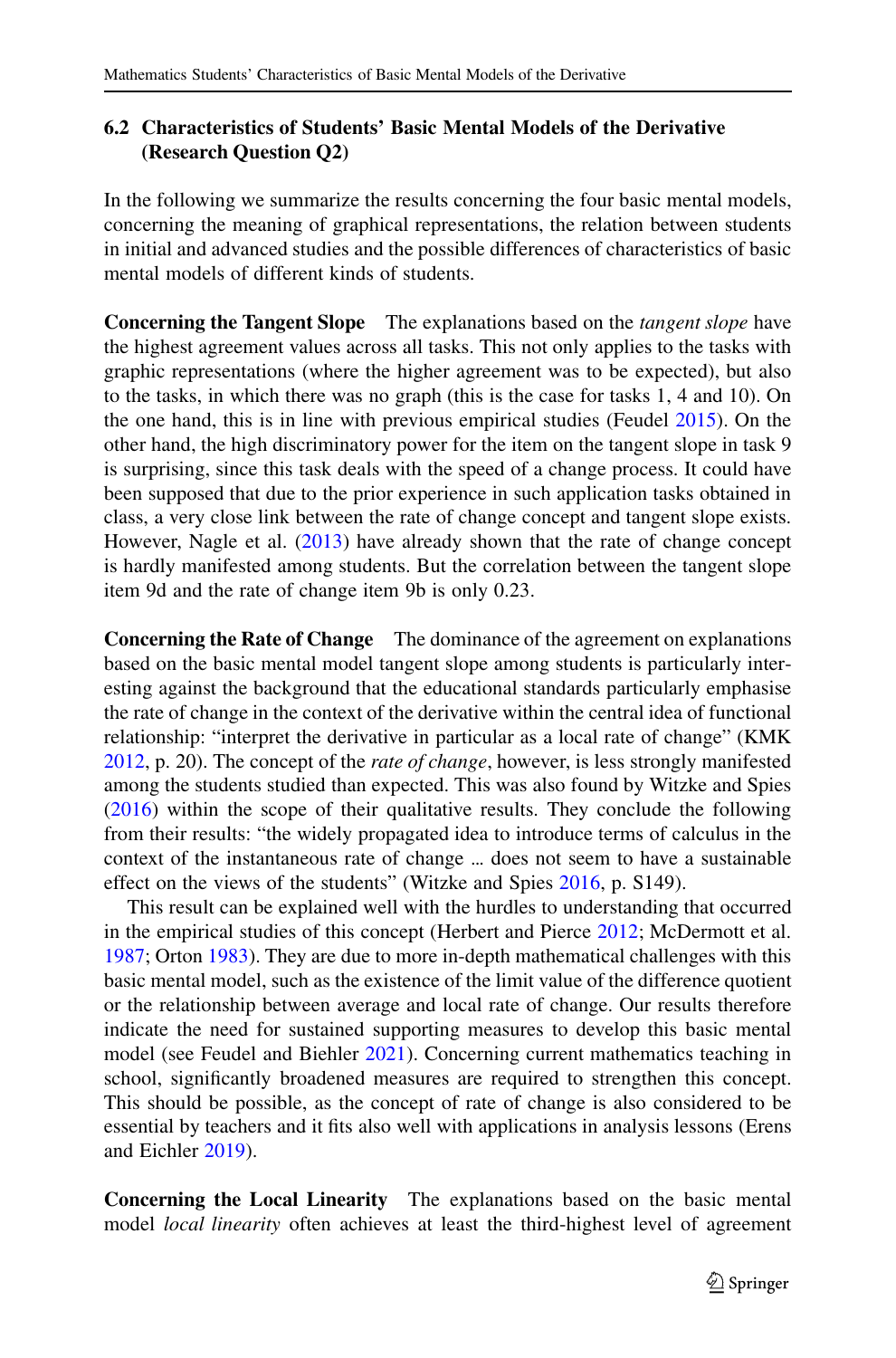and in task 13 even the second-highest level of agreement[.2](#page-19-0) The concept of local linearity normally plays a rather subordinate role in analysis teaching at school.

However, the idea of the function magnifying glass—often with "zooming into the graph" with appropriate software—has a long tradition with many suggestions for analysis teaching (Elschenbroich et al. [2014\)](#page-24-17). Moreover, the importance of this basic mental model should not be underestimated, particularly for mathematical education at universities, as it is a fundamental concept in many analysis courses (vom Hofe and Blum [2016\)](#page-24-2).

In task 13, the high agreement value for this explanation could be due to the "kink-free" graphs. Thus, local linearity would have a particular significance in contrast examples of differentiability. Such examples, that locally are similar to the graph of the absolute value function, could have a particular significance for the understanding of the derivative and for the formation of this basic mental model (Tsamir et al. [2006\)](#page-25-20).

**Concerning the Amplification Factor** The explanations based on the basic mental model *amplification factor* achieves the lowest agreement values. This was also to be expected against the background of the usual introductions to the derivative concept and the way of dealing with derivatives in mathematics lessons. The amplification factor possibly has a particular significance, if a situation is to be described in individual distinct points (extreme points, inflection points). This is suggested by the tasks in which the amplification factor was chosen more strongly. Further indepth research is certainly needed regarding the development of this basic mental model.

**Concerning Graphical Representations** As supposed—we were able to show that a *graphic representation* included in the task clearly influences the response behaviour with regard to the agreement on explanations based on the basic mental model *tangent slope*. If this visual support is missing, as in task 10 for example, the tangent slope has only weak discriminatory power within the scale.

**Concerning Students in Advances Semesters** The test results also allow a *comparison of test persons in the initial semesters and advanced semesters*. In general, there does not appear to be a very large change in the characteristics of basic mental models during the study period at university. There is even a trend towards a slight reduction in the basic mental model characteristics as an increase, which could possibly be expected. Here, we can only speculate about the reasons for this. For example, the strong focus on symbols in university mathematics could be decisive for this. However, if we differentiate according to whether test persons have already attended the course Didactics of Analysis, students weight expressions based on the rate of change significantly higher after completing this course. There might also be subject-specific developments of basic mental models, especially for local rate of change and tangent slope, for different study programmes that could not be further investigated in this population, but give rise to further studies (Bingolbali et al. [2007\)](#page-23-8).

<span id="page-19-0"></span><sup>&</sup>lt;sup>2</sup> This task shows the graph of a function that is non-differentiable at a point.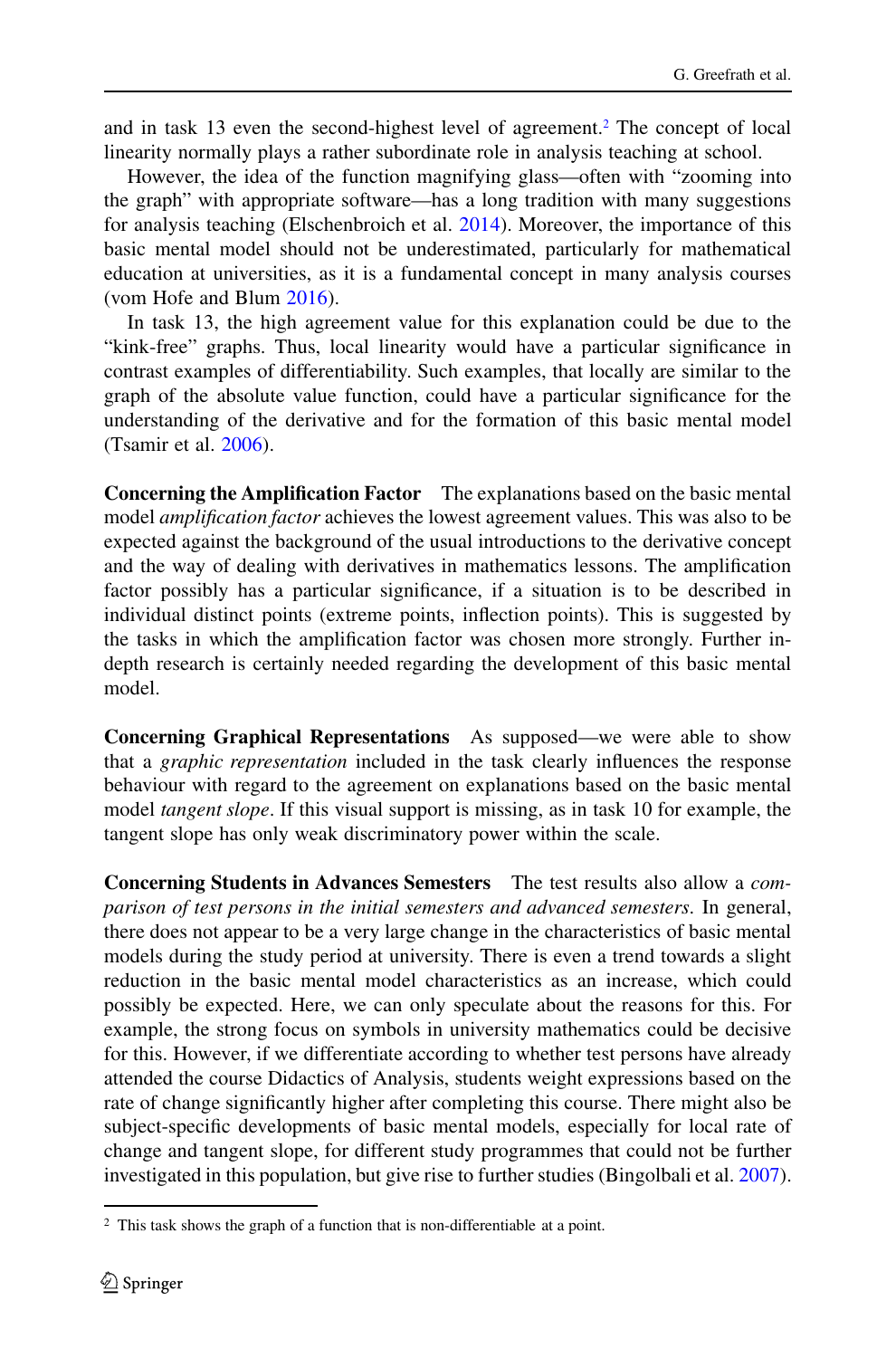This at least shows the possibility of specific development of basic mental models of the derivative through appropriate interventions. While there is a range of empirical studies on self-assessment, beliefs (Voss et al. [2013\)](#page-25-21), on concept development (Roos [2020\)](#page-25-22) and on the development of the professional knowledge of mathematics students (Baumert and Kunter [2013;](#page-23-10) Kaiser et al. [2017\)](#page-24-18), a lack of research on the development of basic mental models during mathematics studies at university still exists. Available specific test instruments cover knowledge concerning derivatives (Aydın and Ubuz [2015\)](#page-23-11), but not concerning basic mental models.

#### **Different Agreement On Basic Mental Models in Different Groups of Students**

It is also possible that the basic mental models differently manifest in different *subgroups of the student population*. A cluster analysis with three or four clusters was carried out for this reason. A possible interpretation of the clusters consists of one group each, which

- $\bullet$  uses all basic mental models (Table  $9$ , C1 or Table [10,](#page-12-1) C2),
- prefers the geometric basic mental models (TS, LL) less (Table [9,](#page-12-0) C2 or Table [10,](#page-12-1) C3).

In the solution with three clusters, the third group would consist of the students who only prefer the basic mental model of tangent slope (Table [9,](#page-12-0) C3). In the solution with four clusters there would on the one hand be a group that prefers few basic mental models in general (Table  $10$ , C1) as well as a group that prefers explanations based on the geometric basic mental models (Table [10,](#page-12-1) C4).

These clusters could explain different results of various studies (Feudel and Biehler [2021;](#page-24-10) Nagle et al. [2013;](#page-25-7) Witzke and Spies [2016\)](#page-26-4), as there are possibly subgroups of students with specific preferences and also those who can use all basic mental models. In particular, the preference for geometric basic mental models is also found in Vargas González et al. [\(2021\)](#page-25-23).

#### **6.3 Limitations of the Study**

As the description of the concept of basic mental models of the derivative shows, it is a complex construct, which cannot be easily covered by a test. With the scales, it is only possible to make statements about basic mental models, which refer to the selection and rating of predefined possible answers. These items represent a certain operationalisation, which could also have an influence on agreement through the choice of certain terms. To avoid an excessively long test, predefined possible answers and selected contexts were used. This allows a reliable measurement of the ability dimensions, however it can lead to lower validity. In addition, some statements about the characteristic of basic mental models of the derivative could only be obtained due to trends in the data on a qualitative level. These require more indepth analyses and corresponding empirical evidence. Furthermore, the test does not evaluate whether the participants are able to solve the given problems in the tasks. It is assumed that the participants are familiar with the given task situations, because the problems dealt with are largely standard problems in calculus courses at high school. However, the test does not give an answer to the question whether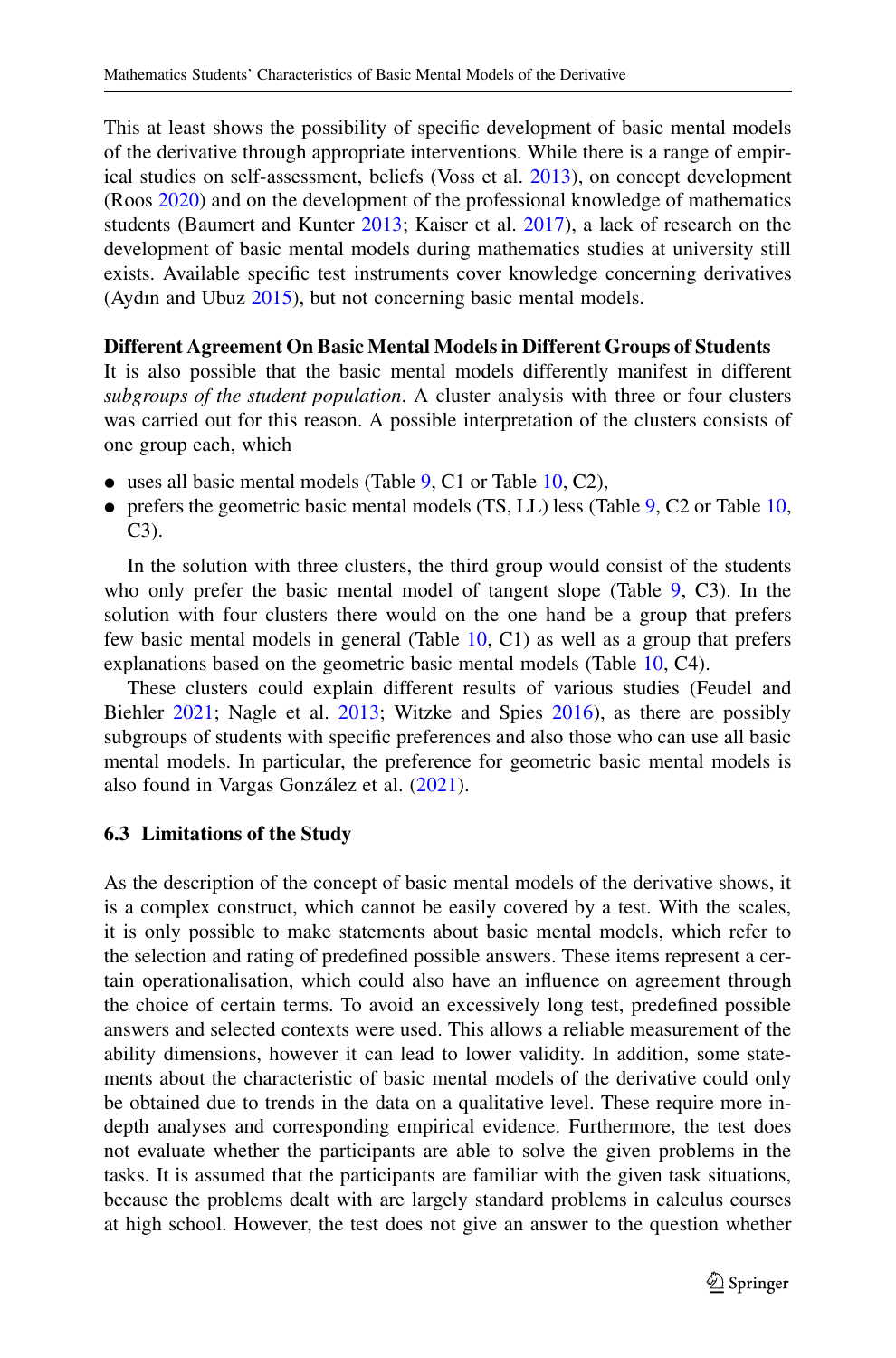the ability to solve a task influenced the choice of the explanations based on the basic mental models. Moreover, further research on the development of basic mental models during university mathematics studies could help to clarify the results found between first-year students and advanced students. The present study design was not sufficient to answer this question, as this would require a longitudinal study.

# **7 Conclusions**

From the results of these empirical studies, conclusions can be drawn in at least three respects: firstly, with regard to the theoretical and empirical further development of the concept of basic mental models, secondly with regard to the relationship between basic mental models and representations or problem contexts, and finally and thirdly with regard to mathematics teaching.

- A further development of the test should be discussed regarding the formulation of the items related to the different basic mental models. Which characteristic formulations express a certain basic mental model adequately in a specific situation? Furthermore, the question arises which task types or problem contexts particularly emphasise certain basic mental models. The main aim here is to increase the discriminatory power between the different basic mental models.
- Regarding the relationship between basic mental models and representations or problem contexts, the test performed here provides indications of the relationship between the activation of a certain basic mental model and the specifics of tasks. This concerns, for example, relationships between the tangent slope and graphical representations, between the amplification factor and particularly distinct points in graphical representations of functions, or between local linearity and contrast examples of differentiable functions. More in-depth studies are necessary for the local rate of change, in particular in relationship to applied situations. The results obtained on a qualitative level need to be verified on an empirical level.
- Regarding mathematics teaching in school, learning environments are to be developed that focus on the development of certain basic mental models of the derivative. In particular with respect to the development of the basic mental model of the rate of change, more application-oriented approaches should be chosen (Hitt and Dufour [2021\)](#page-24-19). However, this should be viewed as a long-term goal, as the current findings do not yet provide empirically verified results.

Complementary to our results on basic mental models of the integral (Greefrath et al. [2021b](#page-24-4)), more precise information about basic mental models of the derivative could now be obtained. In a next step, the relationships to the academic performance as well as between the constructs can also be examined.

Two important objectives are identified with regard to further studies. On the one hand, it is the development of a test to verify basic mental models among learners—both school students and university students. On the other hand, the aim is to develop adequate teaching and learning strategies for the development of basic mental models in mathematics lessons.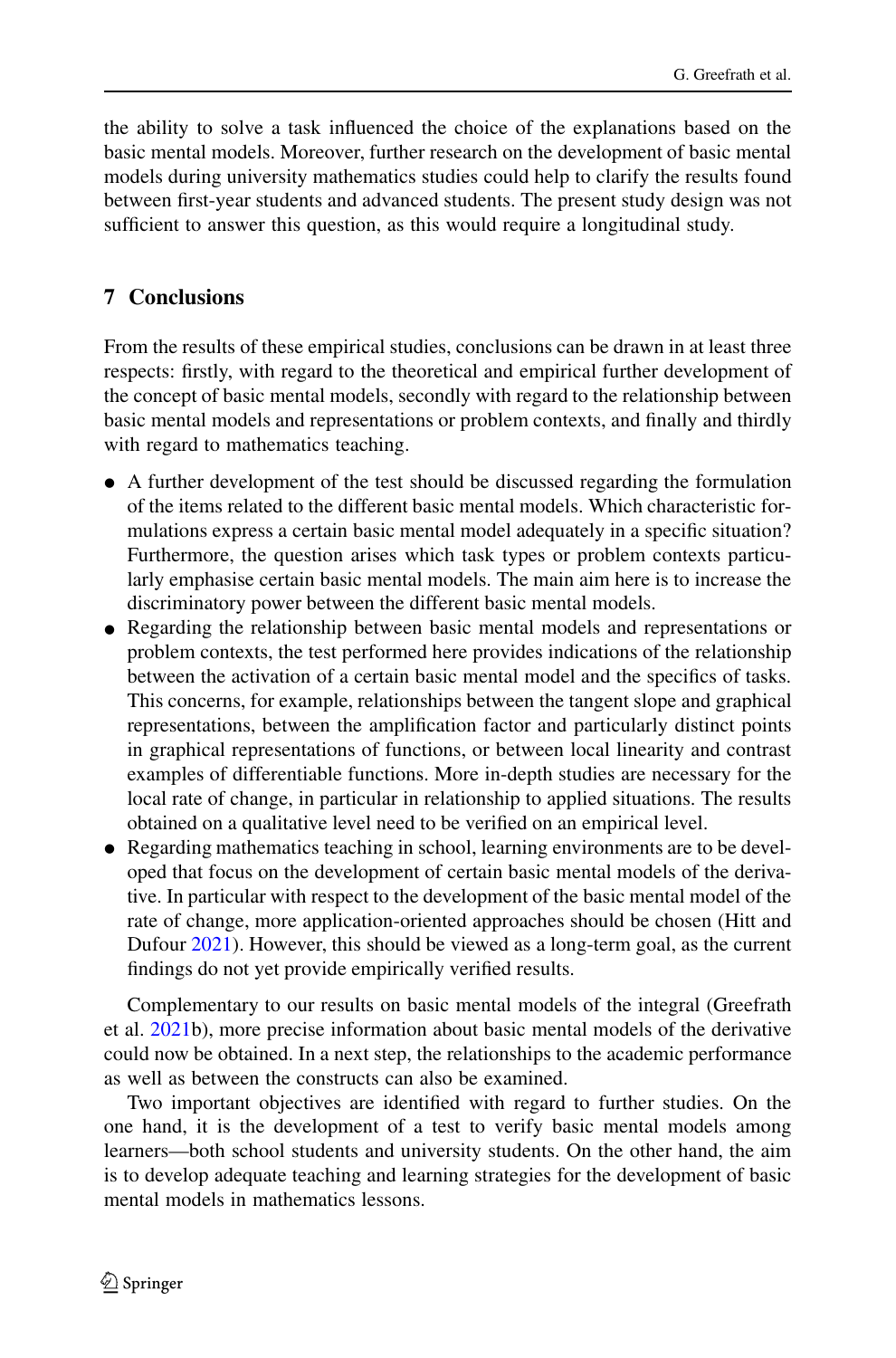# **8 Appendix**

**Table 14** Loadings of the explorative factor analysis (cut off 0.4; items without loading > 0.4 were removed)

|                     | Factor 1                 | Factor 2                 | Factor 3                 | Factor 4                 |
|---------------------|--------------------------|--------------------------|--------------------------|--------------------------|
| Interpretation      | "AF"                     | "TS"                     | " $LL$ "                 | "RC"                     |
| of the              |                          |                          |                          |                          |
| factors             |                          |                          |                          |                          |
| VF A1d              | 0.54                     |                          |                          |                          |
| VF A2c              | 0.51                     |                          |                          |                          |
| VF A3d              | 0.65                     |                          |                          |                          |
| VF A4d              | 0.48                     |                          |                          |                          |
| VF A5a              | 0.61                     |                          |                          |                          |
| VF A6d              | 0.65                     |                          |                          |                          |
| VF A7c              | 0.68                     |                          |                          |                          |
| VF A8c              | 0.63                     |                          |                          |                          |
| VF A9a              | 0.76                     |                          |                          |                          |
| VF A10c             | 0.63                     |                          |                          |                          |
| VF A11b             | 0.49                     |                          |                          | $\overline{\phantom{0}}$ |
| VF A12d             | 0.65                     |                          | $\overline{\phantom{0}}$ | $\qquad \qquad -$        |
| AR A1a              |                          |                          |                          | 0.62                     |
| AR A3a              | $\overline{\phantom{0}}$ |                          |                          | 0.53                     |
| AR A7b              | $\overline{\phantom{0}}$ |                          | $\overline{a}$           | 0.43                     |
| AR A9b              |                          |                          |                          | 0.47                     |
| AR A12a             | $\overline{a}$           |                          | $\overline{\phantom{0}}$ | 0.65                     |
| AR A13c             | 0.52                     |                          |                          | $\overline{\phantom{0}}$ |
| VF A13d             | 0.67                     | $\overline{\phantom{0}}$ |                          |                          |
| TS A1b              | $\overline{a}$           | 0.46                     |                          |                          |
| TS A2a              |                          | 0.50                     |                          |                          |
| TS A5c              |                          | 0.70                     |                          |                          |
| TS A6a              |                          | 0.60                     |                          |                          |
| TS A7d              | $\overline{\phantom{0}}$ | 0.58                     | $\overline{\phantom{0}}$ | $\overline{\phantom{0}}$ |
| TS A9d              |                          | 0.69                     |                          |                          |
| TS A11a             |                          | 0.57                     |                          |                          |
| TS A12b             | $\overline{\phantom{0}}$ | 0.70                     | $\overline{\phantom{0}}$ |                          |
| TS A13a             |                          | 0.48                     |                          |                          |
| LL A <sub>2</sub> b | $\overline{\phantom{0}}$ | $\qquad \qquad -$        | 0.54                     |                          |
| LL A3c              | $\overline{\phantom{0}}$ |                          | 0.42                     |                          |
| LL A5b              |                          |                          | 0.71                     |                          |
| LL A6b              |                          |                          | 0.75                     |                          |
| LL A8a              | -                        |                          | 0.65                     | $\overline{\phantom{0}}$ |
| LL A9c              |                          |                          | 0.52                     |                          |
| LL A11c             |                          | 0.41                     | 0.51                     |                          |
| LL A12c             | $\overline{\phantom{0}}$ | $\overline{\phantom{0}}$ | 0.55                     | $\overline{\phantom{0}}$ |
| LL A13b             |                          |                          | 0.51                     |                          |
|                     |                          |                          |                          |                          |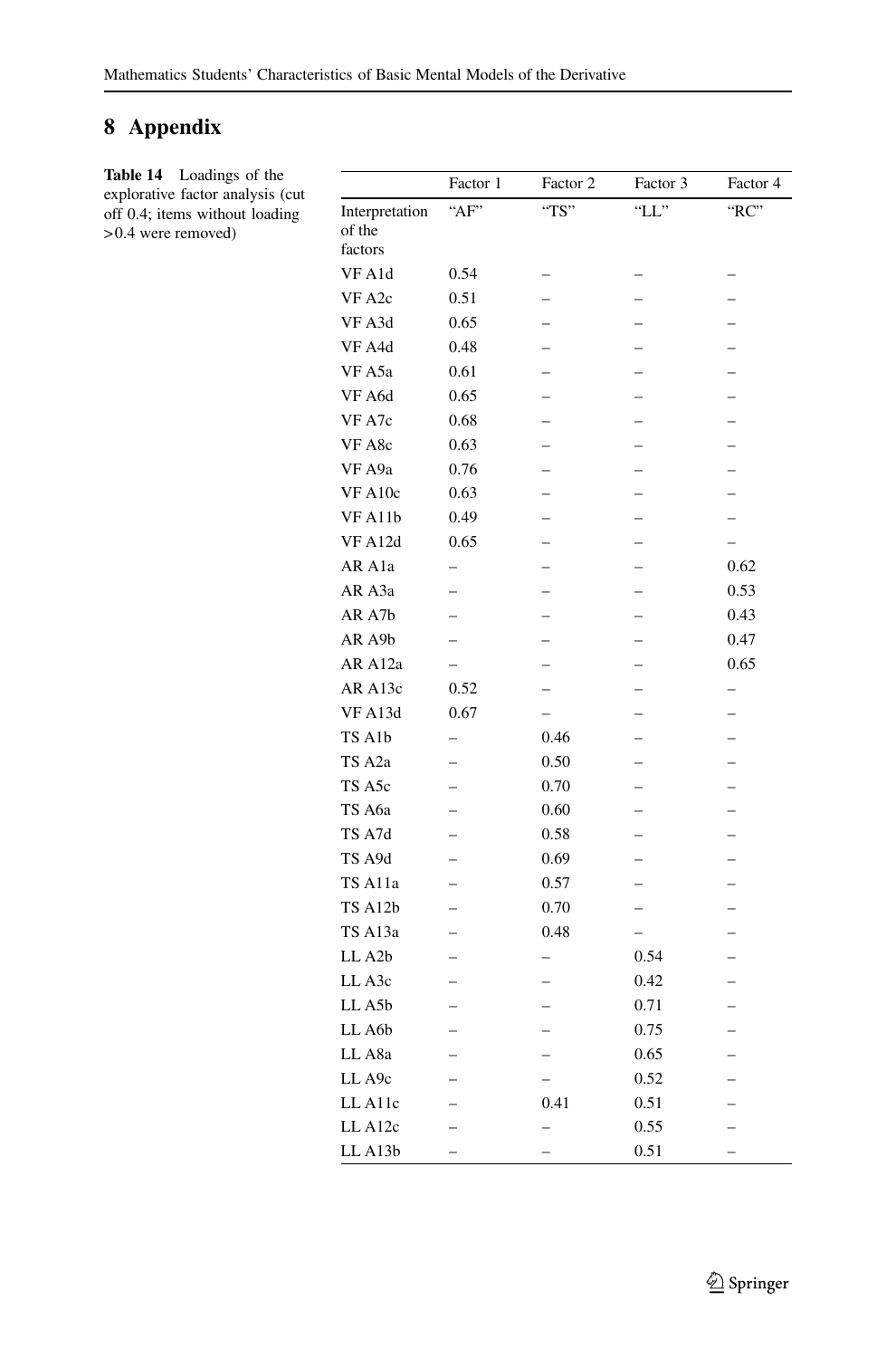| <b>Table 14</b> (Continued) |                          | Factor 1                                                                                                                   | Factor 2 | Factor 3 | Factor 4 |  |  |  |
|-----------------------------|--------------------------|----------------------------------------------------------------------------------------------------------------------------|----------|----------|----------|--|--|--|
|                             |                          | Up to here, the factors are in line with the theory. The following<br>assignments differ from the theoretical predictions: |          |          |          |  |  |  |
|                             | AR A2d                   | 0.50                                                                                                                       |          |          |          |  |  |  |
|                             | AR A4a                   | 0.42                                                                                                                       |          |          |          |  |  |  |
|                             | $AR$ A <sub>11</sub> $d$ | 0.48                                                                                                                       |          |          |          |  |  |  |
|                             |                          |                                                                                                                            |          |          |          |  |  |  |

**Funding** Open Access funding enabled and organized by Projekt DEAL.

**Open Access** This article is licensed under a Creative Commons Attribution 4.0 International License, which permits use, sharing, adaptation, distribution and reproduction in any medium or format, as long as you give appropriate credit to the original author(s) and the source, provide a link to the Creative Commons licence, and indicate if changes were made. The images or other third party material in this article are included in the article's Creative Commons licence, unless indicated otherwise in a credit line to the material. If material is not included in the article's Creative Commons licence and your intended use is not permitted by statutory regulation or exceeds the permitted use, you will need to obtain permission directly from the copyright holder. To view a copy of this licence, visit [http://creativecommons.org/licenses/by/4.](http://creativecommons.org/licenses/by/4.0/)  $\Omega$ 

#### **References**

- <span id="page-23-11"></span>Aydın, U., & Ubuz, B. (2015). The thinking-about-derivative test for undergraduate students: development and validation. *International Journal of Science and Mathematics Education*, *13*(6), 1279–1303. [https://doi.org/10.1007/s10763-014-9545-x.](https://doi.org/10.1007/s10763-014-9545-x)
- <span id="page-23-10"></span>Baumert, J., & Kunter, M. (2013). The effect of content knowledge and pedagogical content knowledge on instructional quality and student achievement. In M. Kunter, J. Baumert, W. Blum, U. Klusmann, S. Krauss & M. Neubrand (Eds.), *Cognitive activation in the mathematics classroom and professional competence of teachers* (pp. 175–205). Springer US. [https://doi.org/10.1007/978-1-4614-5149-5\\_9.](https://doi.org/10.1007/978-1-4614-5149-5_9)
- <span id="page-23-8"></span>Bingolbali, E., Monaghan, J., & Roper, T. (2007). Engineering students' conceptions of the derivative and some implications for their mathematical education. *International Journal of Mathematical Education in Science and Technology*, *38*(6), 763–777. [https://doi.org/10.1080/00207390701453579.](https://doi.org/10.1080/00207390701453579)
- <span id="page-23-7"></span>Biza, I. (2011). Students' evolving meaning about tangent line with the mediation of a dynamic geometry environment and an instructional example space. *Technology, Knowledge and Learning*, *16*(2), 125. [https://doi.org/10.1007/s10758-011-9180-3.](https://doi.org/10.1007/s10758-011-9180-3)
- <span id="page-23-5"></span><span id="page-23-1"></span>Blum, W., & Törner, G. (1983). *Didaktik der Analysis*. Vandenhoeck & Ruprecht.
- Bressoud, D., Ghedamsi, I., Martinez-Luaces, V., & Törner, G. (2016). *Teaching and learning of calculus*. Springer. [https://doi.org/10.1007/978-3-319-32975-8.](https://doi.org/10.1007/978-3-319-32975-8)
- <span id="page-23-9"></span>Brown, T. A., & Moore, M. T. (2012). Confirmatory factor analysis. In R. H. Hoyle (Ed.), *Handbook of structural equation modeling* (pp. 361–379). Guilford.
- <span id="page-23-3"></span>Byerley, C., Hatfield, N., & Thompson, P.W. (2012). Calculus student understandings of division and rate. In S. Brown, S. Larson, K. Marrongelle & M. Oehrtman (Eds.), *Proceedings of the 15th annual conference on research in undergraduate mathematics education*. SIGMAA/RUME. (pp. 358–363).
- <span id="page-23-2"></span>Carli, M., Lippiello, S., Pantano, O., Perona, M., & Tormen, G. (2020). Testing students ability to use derivatives, integrals, and vectors in a purely mathematical context and in a physical context. *Physical Review Physics Education Research*, *16*(1), 10111. [https://doi.org/10.1103/PhysRevPhysEducRes.](https://doi.org/10.1103/PhysRevPhysEducRes.16.010111) [16.010111.](https://doi.org/10.1103/PhysRevPhysEducRes.16.010111)
- <span id="page-23-0"></span>Castro Gordillo, W. F., & Pino-Fan, L. (2021). Comparing the didactic-mathematical knowledge of derivative of in-service and pre-service teachers. *Acta Scientiae*, *23*(3), 34–99. [https://doi.org/10.17648/](https://doi.org/10.17648/acta.scientiae.5842) [acta.scientiae.5842.](https://doi.org/10.17648/acta.scientiae.5842)
- <span id="page-23-4"></span>Chau, L. T. H., Duc, N.M., & Tong, D. H. (2021). The teaching of the concept of derivative in high school and its relationship with physics. *Universal Journal of Educational Research*, *9*(1), 186–201. [https://](https://doi.org/10.13189/ujer.2021.090121) [doi.org/10.13189/ujer.2021.090121.](https://doi.org/10.13189/ujer.2021.090121)
- <span id="page-23-6"></span>Danckwerts, R., & Vogel, D. (2006). *Analysis verständlich unterrichten*. Spektrum Akademischer Verlag.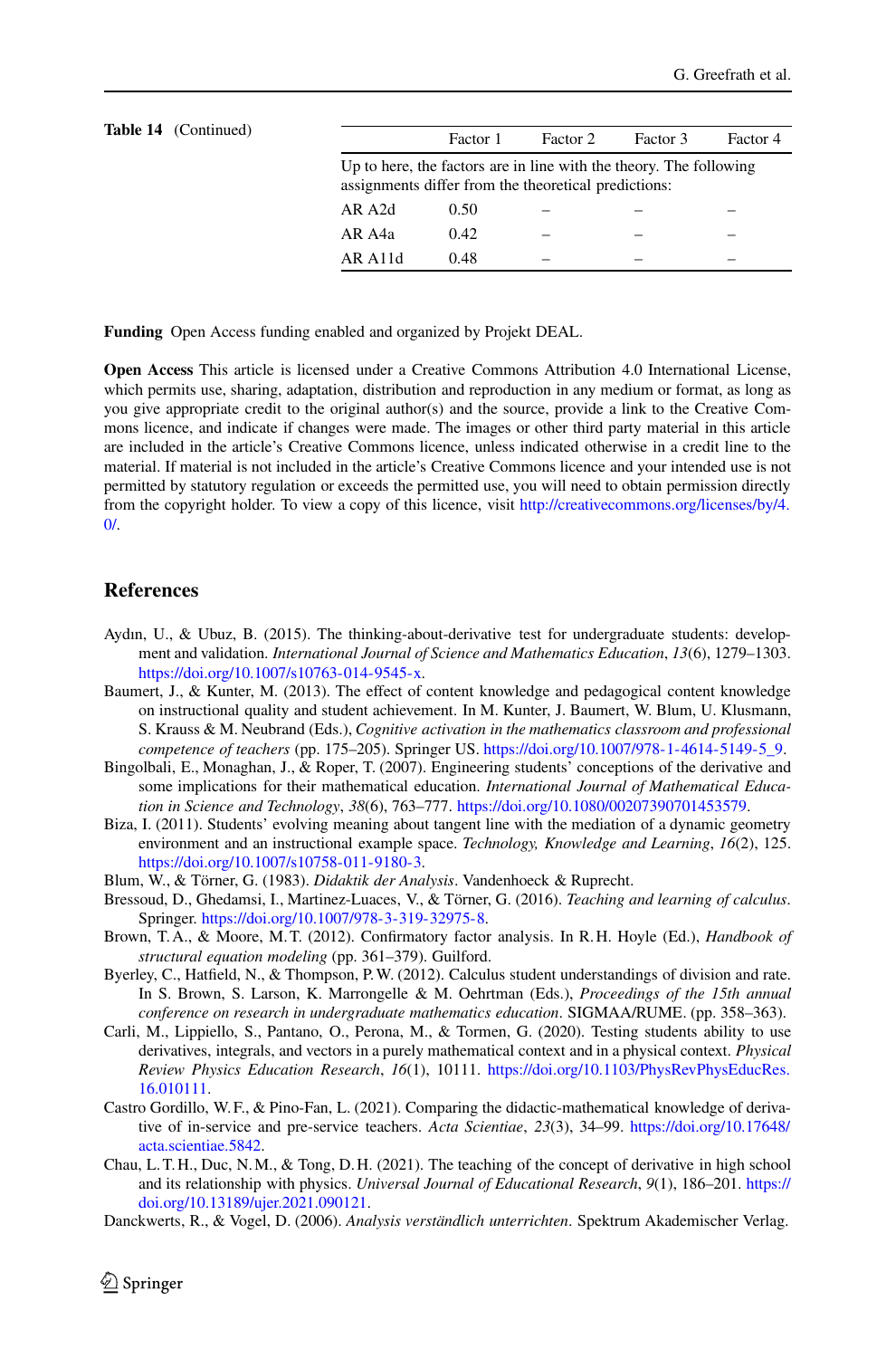- <span id="page-24-8"></span>Desfitri, R. (2016). In-service teachers' understanding on the concept of limits and derivatives and the way they deliver the concepts to their high school students. *Journal of Physics: Conference Series*, *693*, 12016. [https://doi.org/10.1088/1742-6596/693/1/012016.](https://doi.org/10.1088/1742-6596/693/1/012016)
- <span id="page-24-17"></span>Elschenbroich, H.-J., Seebach, G., & Schmidt, R. (2014). Die digitale Funktionenlupe. Ein neuer Vorschlag zur visuellen Vermittlung einer Grundvorstellung vom Ableitungsbegriff. *Mathematik lehren*, *187*, 34–37.
- <span id="page-24-16"></span>Erens, R., & Eichler, A. (2019). Belief changes in the transition from university studies to school practice. In M. S. Hannula, G.C. Leder, F. Morselli, M. Vollstedt & Q. Zhang (Eds.), *Affect and mathematics education* (pp. 345–373). Springer. [https://doi.org/10.1007/978-3-030-13761-8\\_16.](https://doi.org/10.1007/978-3-030-13761-8_16)
- <span id="page-24-15"></span>Feudel, F. (2015). Die Ableitung als absolute Änderung? – Unterschiedliches Begriffsverständnis in Mathematik und Wirtschaftswissenschaften. In F. Caluori, H. Linneweber-Lammerskitten & C. Streit (Eds.), *Beiträge zum Mathematikunterricht 2015* (pp. 1049–1052). WTM. [https://doi.org/10.17877/](https://doi.org/10.17877/DE290R-16820) [DE290R-16820.](https://doi.org/10.17877/DE290R-16820)
- <span id="page-24-10"></span>Feudel, F., & Biehler, R. (2021). Students' understanding of the derivative concept in the context of mathematics for economics. *Journal Für Mathematik-Didaktik*, *42*(1), 273–305. [https://doi.org/10.1007/](https://doi.org/10.1007/s13138-020-00174-z) [s13138-020-00174-z.](https://doi.org/10.1007/s13138-020-00174-z)
- <span id="page-24-7"></span>Fuentealba, C., Sánchez-Matamoros, G., Badillo, E., & Trigueros, M. (2017). Thematization of derivative schema in university students: nuances in constructing relations between a function's successive derivatives. *International Journal of Mathematical Education in Science and Technology*, *48*(3), 374–392. [https://doi.org/10.1080/0020739X.2016.1248508.](https://doi.org/10.1080/0020739X.2016.1248508)
- <span id="page-24-9"></span>Greefrath, G., Oldenburg, R., Siller, H.-S., Ulm, V., & Weigand, H.-G. (2016). Aspects and "Grundvorstellungen" of the concepts of derivative and integral: Subject matter-related didactical perspectives of concept formation. *Journal Für Mathematik-Didaktik*, *37*(S1), 99–129. [https://doi.org/10.1007/](https://doi.org/10.1007/s13138-016-0100-x) [s13138-016-0100-x.](https://doi.org/10.1007/s13138-016-0100-x)
- <span id="page-24-14"></span>Greefrath, G., Oldenburg, R., Siller, H.-S., Ulm, V., & Weigand, H.-G. (2021a, January 8). Test zur Erfassung von Grundvorstellungen zu Ableitungen und Integralen (GV-AI), Empirische Erfassung von Grundvorstellungen zur ersten Ableitung einer Funktion an einer Stelle und zum bestimmten Integral. Archive Ouverte HAL. [https://hal.archives-ouvertes.fr/hal-03103685.](https://hal.archives-ouvertes.fr/hal-03103685) Accessed 04.05.2022
- <span id="page-24-4"></span>Greefrath, G., Oldenburg, R., Siller, H.-S., Ulm, V., & Weigand, H.-G. (2021b). Basic mental models of integrals: theoretical conception, development of a test instrument, and first results. *ZDM – Mathematics Education*, *53*(3), 649–661. [https://doi.org/10.1007/s11858-020-01207-0.](https://doi.org/10.1007/s11858-020-01207-0)
- <span id="page-24-12"></span>Habre, S., & Abboud, M. (2006). Students' conceptual understanding of a function and its derivative in an experimental calculus course. *The Journal of Mathematical Behavior*, *25*(1), 57–72. [https://doi.org/](https://doi.org/10.1016/j.jmathb.2005.11.004) [10.1016/j.jmathb.2005.11.004.](https://doi.org/10.1016/j.jmathb.2005.11.004)
- <span id="page-24-5"></span>Hefendehl-Hebeker, L., Hofe, R. vom, Büchter, A., Humenberger, H., Schulz, A., & Wartha, S. (2019). Subject-matter didactics. In H.N. Jahnke & L. Hefendehl-Hebeker (Eds.), *Traditions in Germanspeaking mathematics education research* (pp. 25–59). Springer. [https://doi.org/10.1007/978-3-030-](https://doi.org/10.1007/978-3-030-11069-7_2) [11069-7\\_2.](https://doi.org/10.1007/978-3-030-11069-7_2)
- <span id="page-24-11"></span>Herbert, S., & Pierce, R. (2012). Revealing educationally critical aspects of rate. *Educational Studies in Mathematics*, *81*(1), 85–101. [https://doi.org/10.1007/s10649-011-9368-4.](https://doi.org/10.1007/s10649-011-9368-4)
- <span id="page-24-19"></span>Hitt, F., & Dufour, S. (2021). Introduction to calculus through an open-ended task in the context of speed: Representations and actions by students in action. *Zdm—mathematics Education*. [https://doi.org/10.](https://doi.org/10.1007/s11858-021-01258-x) [1007/s11858-021-01258-x.](https://doi.org/10.1007/s11858-021-01258-x)
- <span id="page-24-1"></span><span id="page-24-0"></span>Hofe, R. vom (1995). *Grundvorstellungen mathematischer Inhalte*. Akad. Verl: Spektrum.
- Hofe, R. vom (1996). Über die Ursprünge des Grundvorstellungskonzepts in der deutschen Mathematikdidaktik. *Journal für Mathematik-Didaktik*, *17*(3–4), 238–264. [https://doi.org/10.1007/BF03338832.](https://doi.org/10.1007/BF03338832)
- <span id="page-24-2"></span>Hofe, R. vom, & Blum, W. (2016). "Grundvorstellungen" as a category of subject-matter didactics. *Journal Für Mathematik-Didaktik*, *37*(S1), 225–254. [https://doi.org/10.1007/s13138-016-0107-3.](https://doi.org/10.1007/s13138-016-0107-3)
- <span id="page-24-3"></span>Hofe, R. vom, Kleine, M., Blum, W., & Pekrun, R. (2005). On the role of 'Grundvorstellungen' for the development of mathematical literacy—First results of the longitudinal study PALMA. *Mediterranean Journal for Research in Mathematics Education*, *4*(2), 67–84.
- <span id="page-24-18"></span>Kaiser, G., Blömeke, S., König, J., Busse, A., Döhrmann, M., & Hoth, J. (2017). Professional competencies of (prospective) mathematics teachers—cognitive versus situated approaches. *Educational Studies in Mathematics*, *94*(2), 161–182. [https://doi.org/10.1007/s10649-016-9713-8.](https://doi.org/10.1007/s10649-016-9713-8)
- <span id="page-24-13"></span>Kirsch, A. (1979). Ein Vorschlag zur visuellen Vermittlung einer Grundvorstellung vom Ableitungsbegriff. *Der Mathematikunterricht*, *25*(3), 25–41.
- <span id="page-24-6"></span>Kleine, M., Jordan, A., & Harvey, E. (2005). With a focus on 'Grundvorstellungen' Part 1: A theoretical integration into current concepts. *ZDM—Mathematics Education*, *37*(3), 226–233. [https://doi.org/10.](https://doi.org/10.1007/s11858-005-0013-5) [1007/s11858-005-0013-5.](https://doi.org/10.1007/s11858-005-0013-5)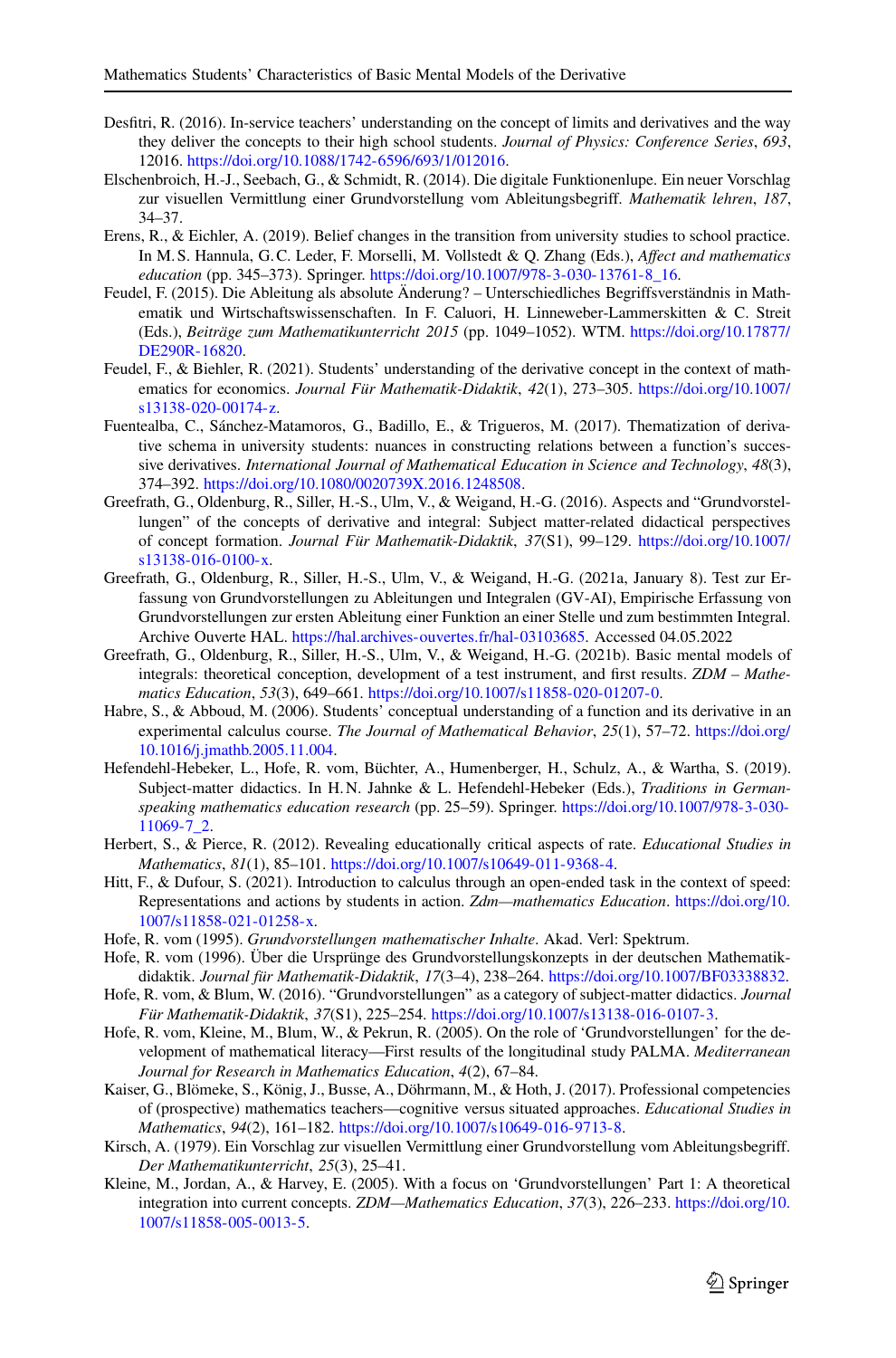- <span id="page-25-19"></span><span id="page-25-13"></span>KMK (Ed.). (2012). *Bildungsstandards im Fach Mathematik für die Allgemeine Hochschulreife (Beschluss der Kultusministerkonferenz vom 18.10.2012)*. Wolters Kluwer.
- Lax, P. D., & Terrell, M. S. (2014). *Calculus with applications*. Springer. [https://doi.org/10.1007/978-1-](https://doi.org/10.1007/978-1-4614-7946-8) [4614-7946-8.](https://doi.org/10.1007/978-1-4614-7946-8)
- <span id="page-25-15"></span><span id="page-25-14"></span>Malle, G. (2003). Vorstellungen vom Differenzenquotienten fördern. *Mathematik Lehren*, *118*, 57–62.
- <span id="page-25-2"></span>Mamolo, A., & Zazkis, R. (2012). Stuck on convention: a story of derivative relationships. *Educational Studies in Mathematics*, *81*(2), 161–177. [https://doi.org/10.1007/s10649-012-9391-0.](https://doi.org/10.1007/s10649-012-9391-0)
- McDermott, L.C., Rosenquist, M. L., & Zee, E. H. van (1987). Student difficulties in connecting graphs and physics: examples from kinematics. *American Journal of Physics*, *55*(6), 503–513. [https://doi.](https://doi.org/10.1119/1.15104) [org/10.1119/1.15104.](https://doi.org/10.1119/1.15104)
- <span id="page-25-7"></span>Nagle, C., Moore-Russo, D., Viglietti, J., & Martin, K. (2013). Calculus students' and instructors' conceptualisations of slope: a comparison across academic levels. *International Journal of Science and Mathematics Education*, *11*(6), 1491–1515. [https://doi.org/10.1007/s10763-013-9411-2.](https://doi.org/10.1007/s10763-013-9411-2)
- <span id="page-25-12"></span><span id="page-25-4"></span>Orton, A. (1983). Students' understanding of integration. *Educational Studies in Mathematics*, *14*(1), 1–18. [https://doi.org/10.1007/BF00704699.](https://doi.org/10.1007/BF00704699)
- Park, J. (2013). Is the derivative a function? If so, how do students talk about it? *International Journal of Mathematical Education in Science and Technology*, *44*(5), 624–640. [https://doi.org/10.1080/](https://doi.org/10.1080/0020739X.2013.795248) [0020739X.2013.795248.](https://doi.org/10.1080/0020739X.2013.795248)
- <span id="page-25-22"></span>Roos, A.-K. (2020). *Mathematisches Begriffsverständnis im Übergang Schule – Universität: Verständnisschwierigkeiten von Mathematik an der Hochschule am Beispiel des Extrempunktbegriffs*. Springer. [https://doi.org/10.1007/978-3-658-29524-0.](https://doi.org/10.1007/978-3-658-29524-0)
- <span id="page-25-18"></span>Rousseeuw, P.J. (1987). Silhouettes: a graphical aid to the interpretation and validation of cluster analysis. *Journal of Computational and Applied Mathematics*, *20*, 53–65. [https://doi.org/10.1016/0377-](https://doi.org/10.1016/0377-0427(87)90125-7) [0427\(87\)90125-7.](https://doi.org/10.1016/0377-0427(87)90125-7)
- <span id="page-25-1"></span>Salle, A., & Clüver, T. (2021). Herleitung von Grundvorstellungen als normative Leitlinien – Beschreibung eines theoriebasierten Verfahrensrahmens. *Journal für Mathematik-Didaktik*. [https://doi.org/10.1007/](https://doi.org/10.1007/s13138-021-00184-5) [s13138-021-00184-5.](https://doi.org/10.1007/s13138-021-00184-5)
- <span id="page-25-10"></span>Tall, D. (2009). Dynamic mathematics and the blending of knowledge structures in the calculus. *ZDM—Mathematics Education*, *41*(4), 481–492. [https://doi.org/10.1007/s11858-009-0192-6.](https://doi.org/10.1007/s11858-009-0192-6)
- <span id="page-25-8"></span><span id="page-25-0"></span>Tall, D. (2013). *How humans learn to think mathematically. Exploring the three worlds of mathematics*. Cambridge University Press. [https://doi.org/10.1017/CBO9781139565202.](https://doi.org/10.1017/CBO9781139565202)
- Tall, D., & Vinner, S. (1981). Concept image and concept definition in mathematics with particular reference to limits and continuity. *Educational Studies in Mathematics*, *12*(2), 151–169. [https://doi.org/](https://doi.org/10.1007/BF00305619) [10.1007/BF00305619.](https://doi.org/10.1007/BF00305619)
- <span id="page-25-11"></span>Teague, D. J. (1996). *Utilizing precalculus experiences with graphing calculators: a local linearity approach to calculus*. ICME 8, Sevilla.
- <span id="page-25-6"></span><span id="page-25-3"></span>Teuscher, D., & Reys, R.E. (2010). Slope, rate of change, and steepness: do students understand these concepts? *The Mathematics Teacher*, *103*(7), 519–524. [https://doi.org/10.5951/MT.103.7.0519.](https://doi.org/10.5951/MT.103.7.0519)
- Thompson, P.W. (1994). Images of rate and operational understanding of the fundamental theorem of calculus. *Educational Studies in Mathematics*, *26*(2–3), 229–274. [https://doi.org/10.1007/BF01273664.](https://doi.org/10.1007/BF01273664)
- <span id="page-25-5"></span>Thompson, A. G., & Thompson, P.W. (1996). Talking about rates conceptually, part ii: mathematical knowledge for teaching. *Journal for Research in Mathematics Education*, *27*(1), 2. [https://doi.org/](https://doi.org/10.2307/749194) [10.2307/749194.](https://doi.org/10.2307/749194)
- <span id="page-25-17"></span>Tibshirani, R., Walther, G., & Hastie, T. (2001). Estimating the number of clusters in a data set via the gap statistic. *Journal of the Royal Statistical Society: Series B (Statistical Methodology)*, *63*(2), 411–423. [https://doi.org/10.1111/1467-9868.00293.](https://doi.org/10.1111/1467-9868.00293)
- <span id="page-25-20"></span>Tsamir, P., Rasslan, S., & Dreyfus, T. (2006). Prospective teachers' reactions to right-or-wrong tasks: the case of derivatives of absolute value functions. *The Journal of Mathematical Behavior*, *25*(3), 240–251. [https://doi.org/10.1016/j.jmathb.2006.09.001.](https://doi.org/10.1016/j.jmathb.2006.09.001)
- <span id="page-25-23"></span>Vargas González, M. F., Fernández-Plaza, J. A., & Hidalgo, R. J. F. (2021). Pre-service teachers' understanding of the derivative of a function at a point. *International Journal of Mathematical Education in Science and Technology*. [https://doi.org/10.1080/0020739X.2021.1957504.](https://doi.org/10.1080/0020739X.2021.1957504)
- <span id="page-25-16"></span>Velicer, W. F. (1976). Determining the number of components from the matrix of partial correlations. *Psychometrika*, *41*(3), 321–327. [https://doi.org/10.1007/BF02293557.](https://doi.org/10.1007/BF02293557)
- <span id="page-25-9"></span>Vinner, S. (2002). The role of definitions in the teaching and learning of mathematics. In D. Tall (Ed.), *Advanced mathematical thinking* (pp. 65–81). Springer. [https://doi.org/10.1007/0-306-47203-1\\_5.](https://doi.org/10.1007/0-306-47203-1_5)
- <span id="page-25-21"></span>Voss, T., Kleickmann, T., Kunter, M., & Hachfeld, A. (2013). Mathematics teachers' beliefs. In M. Kunter, J. Baumert, W. Blum, U. Klusmann, S. Krauss & M. Neubrand (Eds.), *Cognitive activation in the*